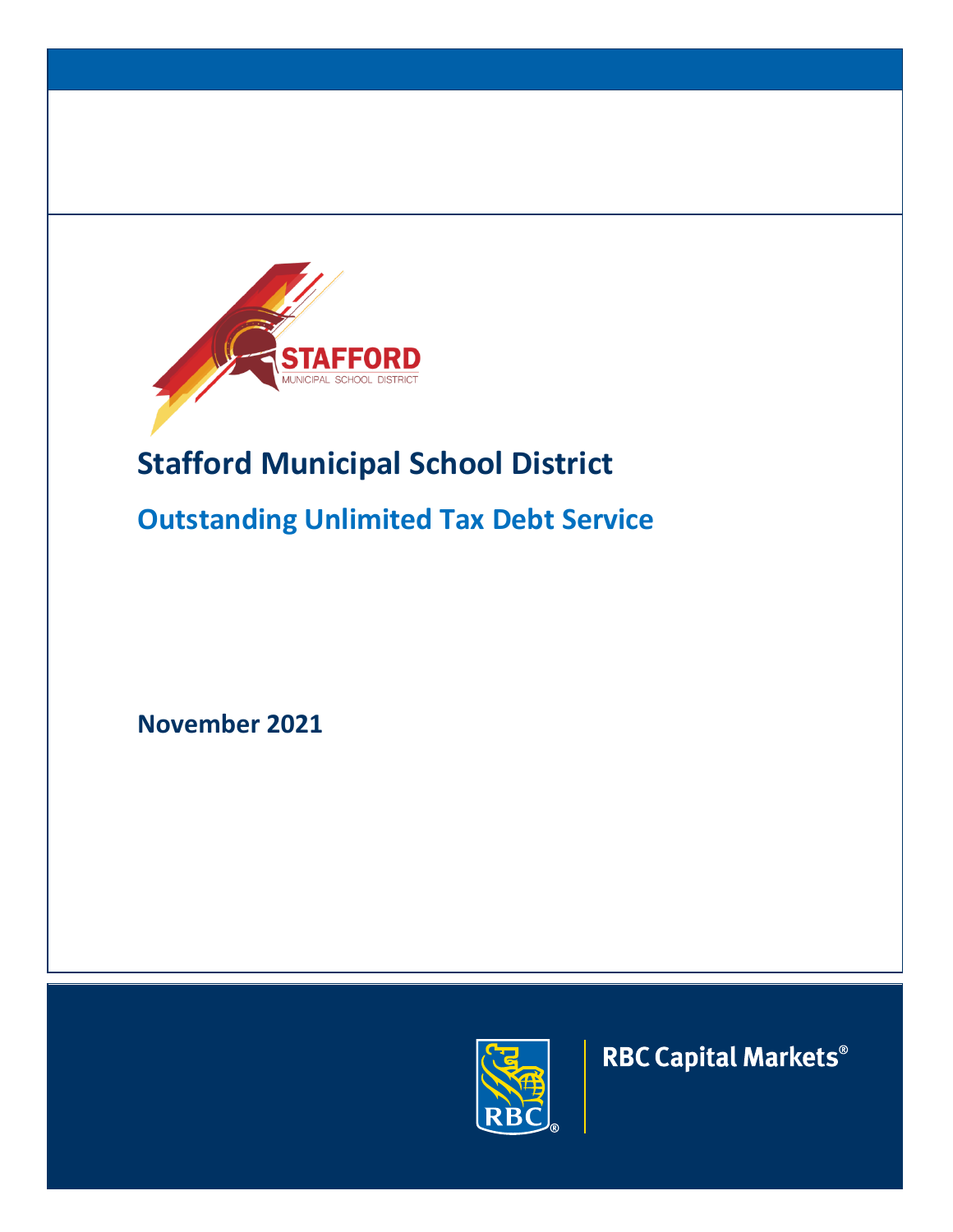| <b>Section 1</b> | <b>Outstanding Unlimited Tax Debt by Principal and</b> |
|------------------|--------------------------------------------------------|
|                  | <b>Interest</b>                                        |

- **Section 2 Outstanding Unlimited Tax Debt by Series**
- **Section 3 Paying Agent Contact Information**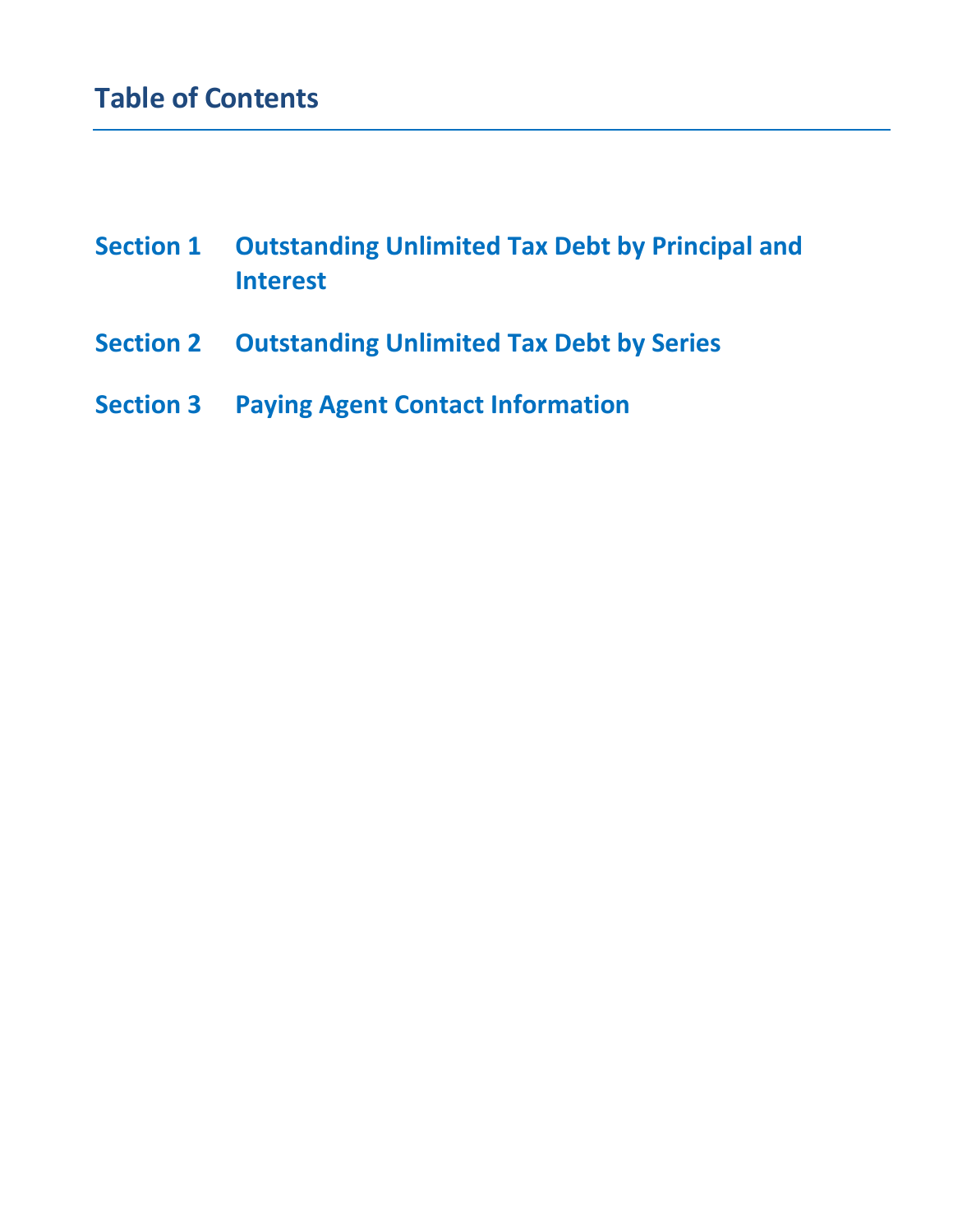

**Outstanding Unlimited Tax Debt by Principal and Interest**

**Section 1**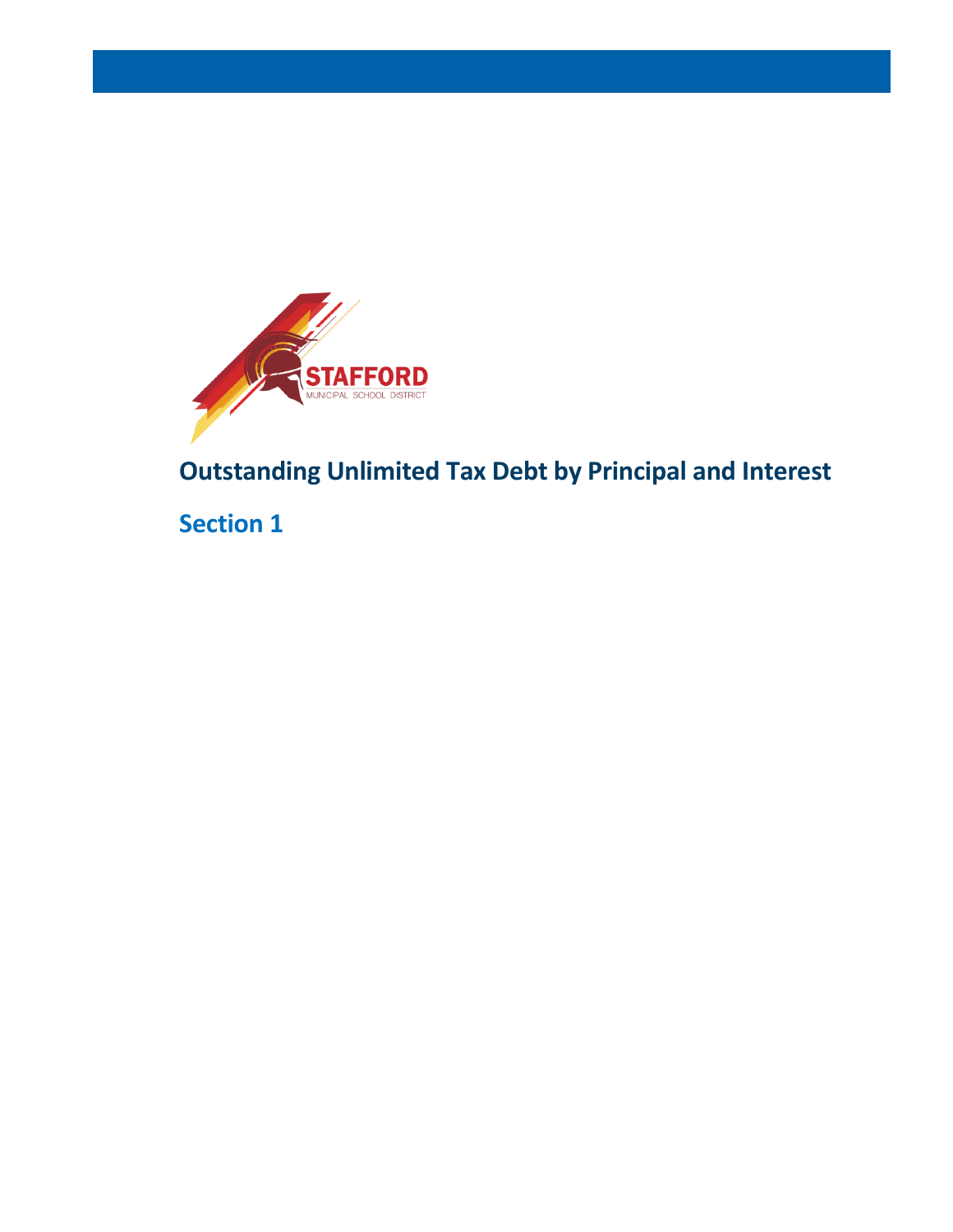# **Stafford Municipal School District Outstanding Unlimited Tax Debt by Principal and Interest**



Note: Debt service payments reflect payments from September 1 through August 31.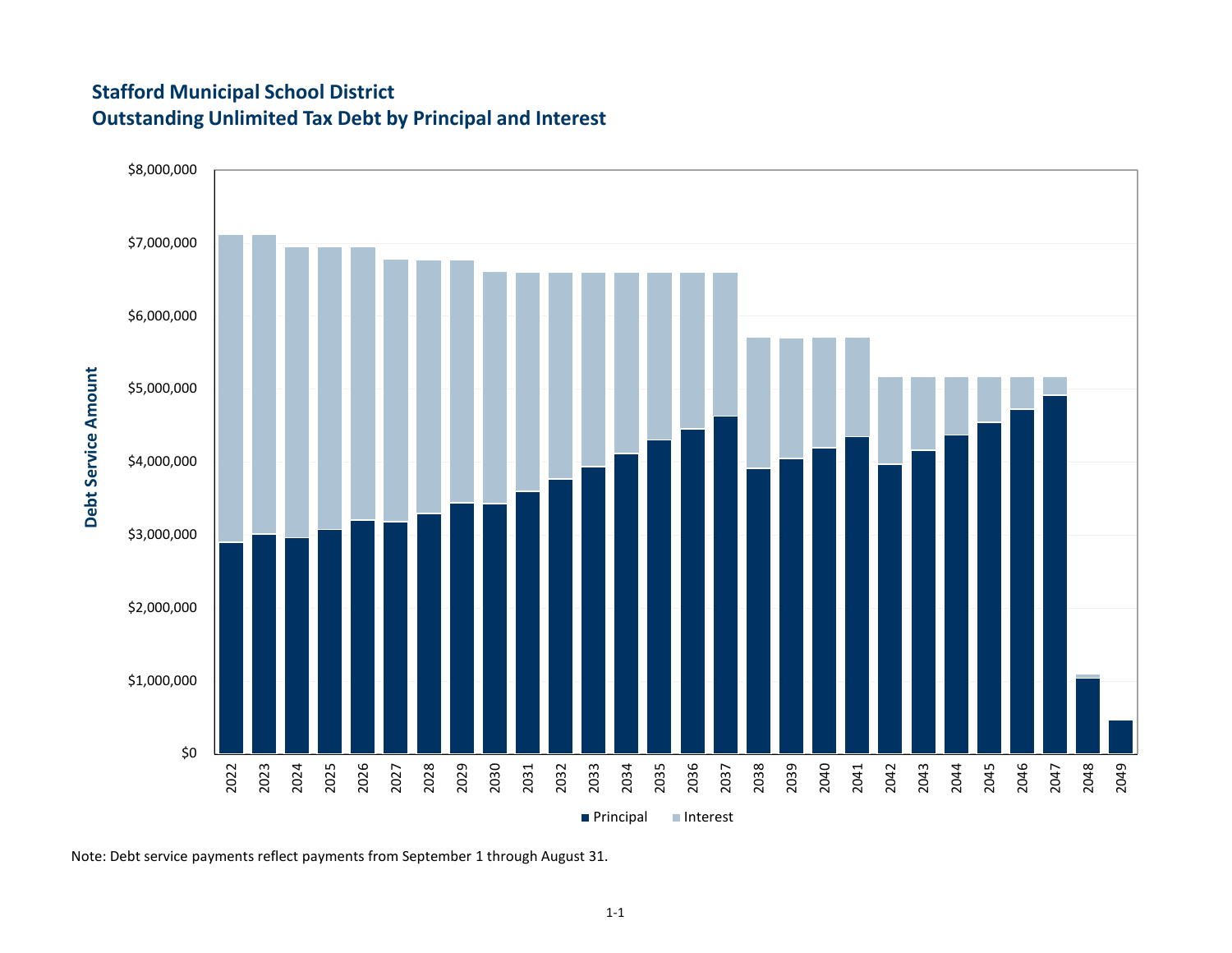## **Stafford Municipal School District Annual Unlimited Tax Debt by Principal and Interest**

| <b>FYE</b>   | <b>Principal</b>     | <b>Interest</b>     | <b>Anuual</b><br><b>Debt Service</b> |  |
|--------------|----------------------|---------------------|--------------------------------------|--|
| 2022         | \$<br>2,905,000.00   | \$<br>4,219,626.40  | \$<br>7,124,626.40                   |  |
| 2023         | 3,015,000.00         | 4,110,126.40        | 7,125,126.40                         |  |
| 2024         | 2,965,000.00         | 3,991,276.40        | 6,956,276.40                         |  |
| 2025         | 3,080,000.00         | 3,875,926.40        | 6,955,926.40                         |  |
| 2026         | 3,210,000.00         | 3,745,526.40        | 6,955,526.40                         |  |
| 2027         | 3,185,000.00         | 3,594,976.40        | 6,779,976.40                         |  |
| 2028         | 3,300,000.00         | 3,476,476.40        | 6,776,476.40                         |  |
| 2029         | 3,440,000.00         | 3,329,326.40        | 6,769,326.40                         |  |
| 2030         | 3,435,000.00         | 3,175,876.40        | 6,610,876.40                         |  |
| 2031         | 3,600,000.00         | 3,004,126.40        | 6,604,126.40                         |  |
| 2032         | 3,770,000.00         | 2,837,526.40        | 6,607,526.40                         |  |
| 2033         | 3,940,000.00         | 2,665,426.40        | 6,605,426.40                         |  |
| 2034         | 4,120,000.00         | 2,485,426.40        | 6,605,426.40                         |  |
| 2035         | 4,305,000.00         | 2,297,076.40        | 6,602,076.40                         |  |
| 2036         | 4,455,000.00         | 2,147,455.80        | 6,602,455.80                         |  |
| 2037         | 4,630,000.00         | 1,976,268.00        | 6,606,268.00                         |  |
| 2038         | 3,915,000.00         | 1,797,963.00        | 5,712,963.00                         |  |
| 2039         | 4,050,000.00         | 1,657,090.80        | 5,707,090.80                         |  |
| 2040         | 4,200,000.00         | 1,511,101.40        | 5,711,101.40                         |  |
| 2041         | 4,350,000.00         | 1,359,390.60        | 5,709,390.60                         |  |
| 2042         | 3,970,000.00         | 1,202,100.00        | 5,172,100.00                         |  |
| 2043         | 4,165,000.00         | 1,007,150.00        | 5,172,150.00                         |  |
| 2044         | 4,370,000.00         | 802,600.00          | 5,172,600.00                         |  |
| 2045         | 4,545,000.00         | 627,800.00          | 5,172,800.00                         |  |
| 2046         | 4,725,000.00         | 446,000.00          | 5,171,000.00                         |  |
| 2047         | 4,915,000.00         | 257,000.00          | 5,172,000.00                         |  |
| 2048         | 1,040,000.00         | 60,400.00           | 1,100,400.00                         |  |
| 2049         | 470,000.00           | 18,800.00           | 488,800.00                           |  |
|              |                      |                     |                                      |  |
| <b>Total</b> | \$<br>102,070,000.00 | \$<br>61,679,839.20 | \$<br>163,749,839.20                 |  |

Note: Debt service payments reflect payments from September 1 through August 31.

\_\_\_\_\_\_\_\_\_\_\_\_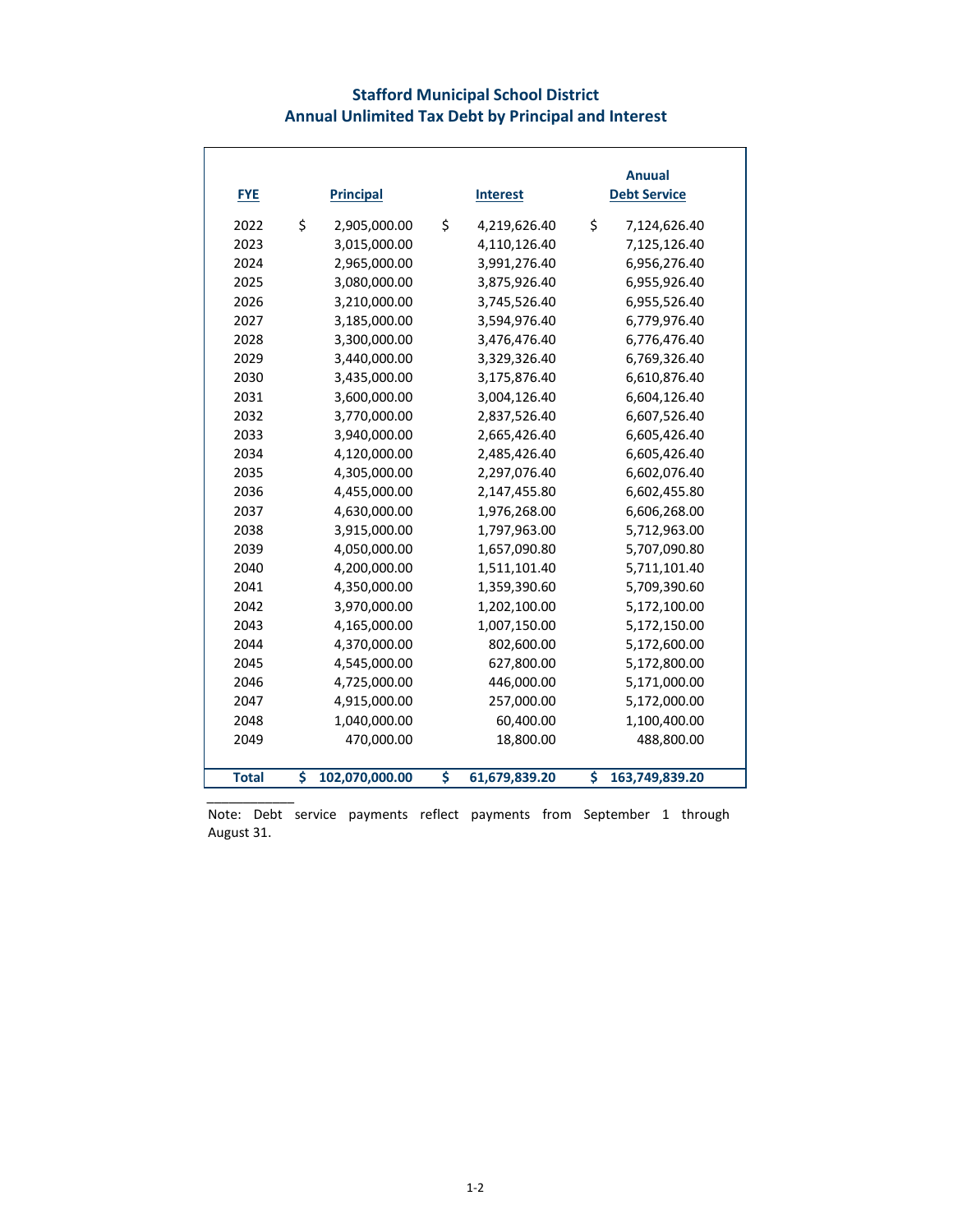#### **Stafford Municipal School District Semi-Annual Unlimited Tax Debt by Principal and Interest**

| <b>Date</b>   | <b>Principal</b> | <b>Interest</b>    | <b>Debt Service</b> | <b>Annual</b><br><b>Debt Service</b> |
|---------------|------------------|--------------------|---------------------|--------------------------------------|
| 02/15/2022 \$ |                  | \$<br>2,109,813.20 | \$<br>2,109,813.20  |                                      |
| 08/15/2022    | 2,905,000.00     | 2,109,813.20       | 5,014,813.20        | \$<br>7,124,626.40                   |
| 02/15/2023    |                  | 2,055,063.20       | 2,055,063.20        |                                      |
| 08/15/2023    | 3,015,000.00     | 2,055,063.20       | 5,070,063.20        | 7,125,126.40                         |
| 02/15/2024    |                  | 1,995,638.20       | 1,995,638.20        |                                      |
| 08/15/2024    | 2,965,000.00     | 1,995,638.20       | 4,960,638.20        | 6,956,276.40                         |
| 02/15/2025    |                  | 1,937,963.20       | 1,937,963.20        |                                      |
| 08/15/2025    | 3,080,000.00     | 1,937,963.20       | 5,017,963.20        | 6,955,926.40                         |
| 02/15/2026    |                  | 1,872,763.20       | 1,872,763.20        |                                      |
| 08/15/2026    | 3,210,000.00     | 1,872,763.20       | 5,082,763.20        | 6,955,526.40                         |
| 02/15/2027    |                  | 1,797,488.20       | 1,797,488.20        |                                      |
| 08/15/2027    | 3,185,000.00     | 1,797,488.20       | 4,982,488.20        | 6,779,976.40                         |
| 02/15/2028    |                  | 1,738,238.20       | 1,738,238.20        |                                      |
| 08/15/2028    | 3,300,000.00     | 1,738,238.20       | 5,038,238.20        | 6,776,476.40                         |
| 02/15/2029    |                  | 1,664,663.20       | 1,664,663.20        |                                      |
| 08/15/2029    | 3,440,000.00     | 1,664,663.20       | 5,104,663.20        | 6,769,326.40                         |
| 02/15/2030    |                  | 1,587,938.20       | 1,587,938.20        |                                      |
| 08/15/2030    | 3,435,000.00     | 1,587,938.20       | 5,022,938.20        | 6,610,876.40                         |
| 02/15/2031    |                  | 1,502,063.20       | 1,502,063.20        |                                      |
| 08/15/2031    | 3,600,000.00     | 1,502,063.20       | 5,102,063.20        | 6,604,126.40                         |
| 02/15/2032    |                  | 1,418,763.20       | 1,418,763.20        |                                      |
| 08/15/2032    | 3,770,000.00     | 1,418,763.20       | 5,188,763.20        | 6,607,526.40                         |
| 02/15/2033    |                  | 1,332,713.20       | 1,332,713.20        |                                      |
| 08/15/2033    | 3,940,000.00     | 1,332,713.20       | 5,272,713.20        | 6,605,426.40                         |
| 02/15/2034    |                  | 1,242,713.20       | 1,242,713.20        |                                      |
| 08/15/2034    | 4,120,000.00     | 1,242,713.20       | 5,362,713.20        | 6,605,426.40                         |
| 02/15/2035    |                  | 1,148,538.20       | 1,148,538.20        |                                      |
| 08/15/2035    | 4,305,000.00     | 1,148,538.20       | 5,453,538.20        | 6,602,076.40                         |
| 02/15/2036    |                  | 1,073,727.90       | 1,073,727.90        |                                      |
| 08/15/2036    | 4,455,000.00     | 1,073,727.90       | 5,528,727.90        | 6,602,455.80                         |
| 02/15/2037    |                  | 988,134.00         | 988,134.00          |                                      |
| 08/15/2037    | 4,630,000.00     | 988,134.00         | 5,618,134.00        | 6,606,268.00                         |
| 02/15/2038    |                  | 898,981.50         | 898,981.50          |                                      |
| 08/15/2038    | 3,915,000.00     | 898,981.50         | 4,813,981.50        | 5,712,963.00                         |
| 02/15/2039    |                  | 828,545.40         | 828,545.40          |                                      |
| 08/15/2039    | 4,050,000.00     | 828,545.40         | 4,878,545.40        | 5,707,090.80                         |
| 02/15/2040    |                  | 755,550.70         | 755,550.70          |                                      |
| 08/15/2040    | 4,200,000.00     | 755,550.70         | 4,955,550.70        | 5,711,101.40                         |
| 02/15/2041    |                  | 679,695.30         | 679,695.30          |                                      |
| 08/15/2041    | 4,350,000.00     | 679,695.30         | 5,029,695.30        | 5,709,390.60                         |
| 02/15/2042    |                  | 601,050.00         | 601,050.00          |                                      |
| 08/15/2042    | 3,970,000.00     | 601,050.00         | 4,571,050.00        | 5,172,100.00                         |
| 02/15/2043    |                  | 503,575.00         | 503,575.00          |                                      |
| 08/15/2043    | 4,165,000.00     | 503,575.00         | 4,668,575.00        | 5,172,150.00                         |
|               |                  |                    |                     |                                      |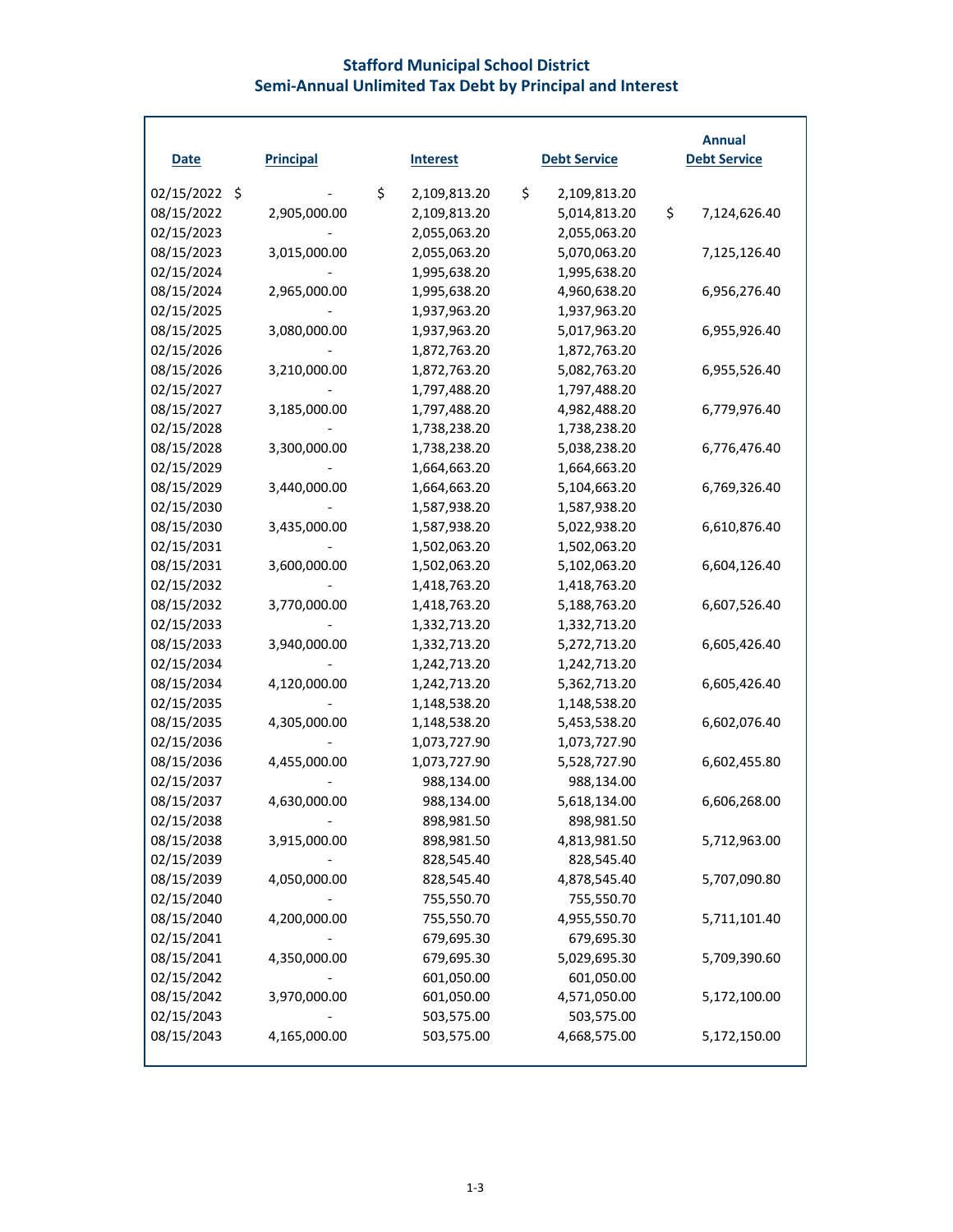## **Stafford Municipal School District Semi-Annual Unlimited Tax Debt by Principal and Interest**

| <b>Date</b>   |   | <b>Principal</b> |    | <b>Interest</b> |    | <b>Debt Service</b> |    | Annual<br><b>Debt Service</b> |
|---------------|---|------------------|----|-----------------|----|---------------------|----|-------------------------------|
| 02/15/2044 \$ |   |                  | \$ | 401,300.00      | \$ | 401,300.00          |    |                               |
| 08/15/2044    |   | 4,370,000.00     |    | 401,300.00      |    | 4,771,300.00        | \$ | 5,172,600.00                  |
| 02/15/2045    |   |                  |    | 313,900.00      |    | 313,900.00          |    |                               |
| 08/15/2045    |   | 4,545,000.00     |    | 313,900.00      |    | 4,858,900.00        |    | 5,172,800.00                  |
| 02/15/2046    |   |                  |    | 223,000.00      |    | 223,000.00          |    |                               |
| 08/15/2046    |   | 4,725,000.00     |    | 223,000.00      |    | 4,948,000.00        |    | 5,171,000.00                  |
| 02/15/2047    |   |                  |    | 128,500.00      |    | 128,500.00          |    |                               |
| 08/15/2047    |   | 4,915,000.00     |    | 128,500.00      |    | 5,043,500.00        |    | 5,172,000.00                  |
| 02/15/2048    |   |                  |    | 30,200.00       |    | 30,200.00           |    |                               |
| 08/15/2048    |   | 1,040,000.00     |    | 30,200.00       |    | 1,070,200.00        |    | 1,100,400.00                  |
| 02/15/2049    |   |                  |    | 9,400.00        |    | 9,400.00            |    |                               |
| 08/15/2049    |   | 470,000.00       |    | 9,400.00        |    | 479,400.00          |    | 488,800.00                    |
|               |   |                  |    |                 |    |                     |    |                               |
| <b>Total</b>  | Ś | 102,070,000.00   | Ś  | 61,679,839.20   | Ś  | 163,749,839.20      | S  | 163,749,839.20                |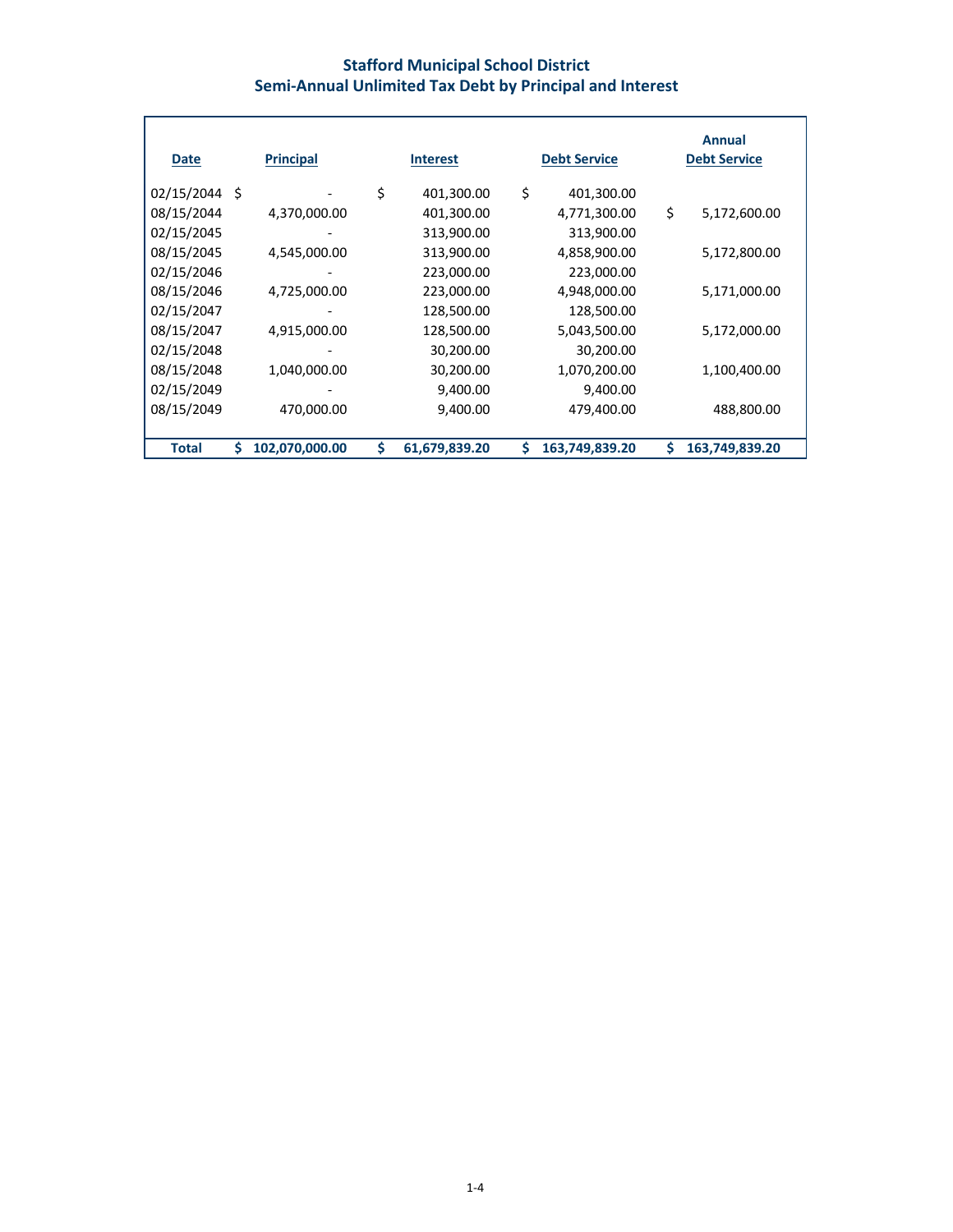

# **Outstanding Unlimited Tax Debt by Series**

**Section 2**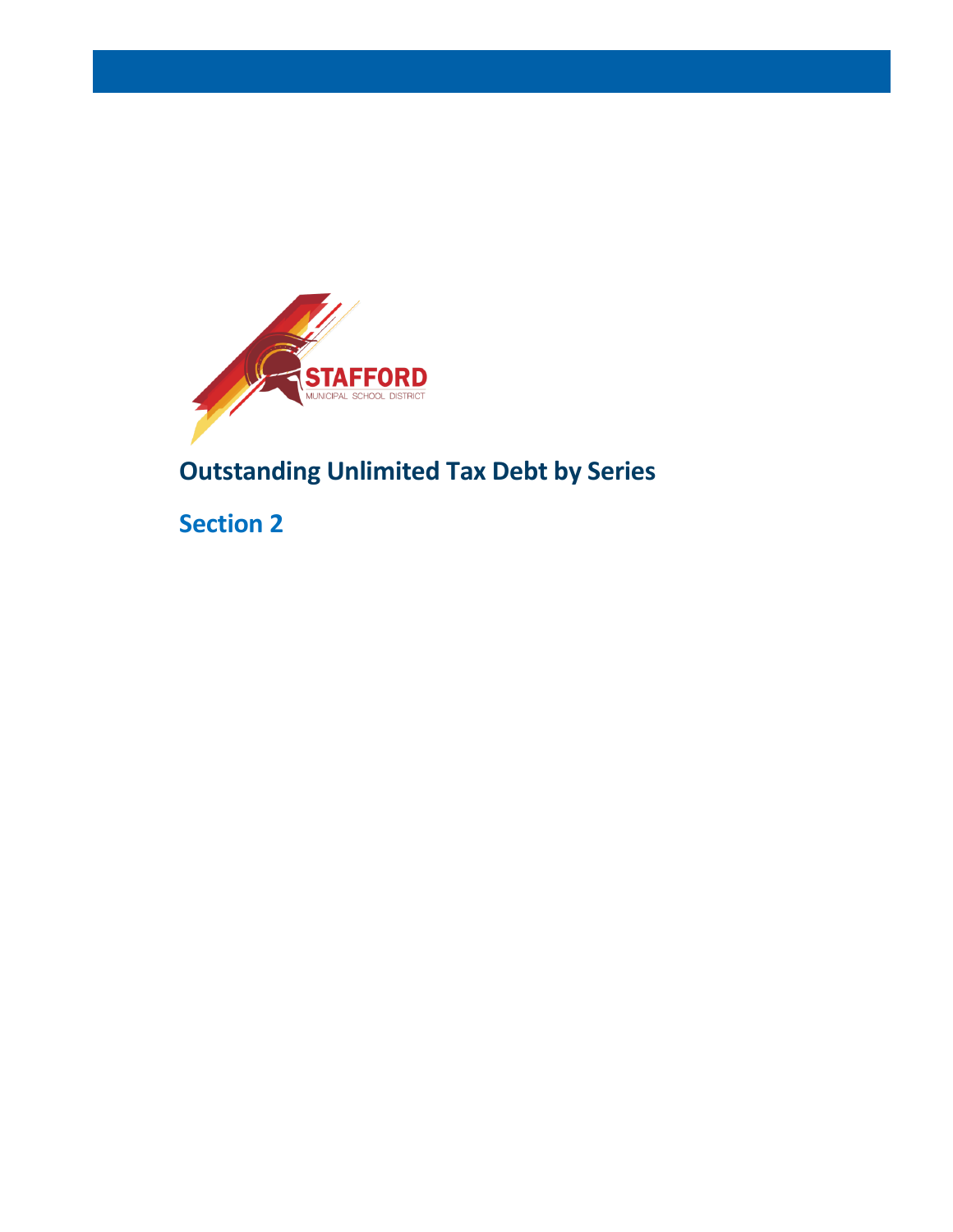# **Stafford Municipal School District Outstanding Unlimited Tax Debt by Series**



Note: Debt service payments reflect payments from September 1 through August 31.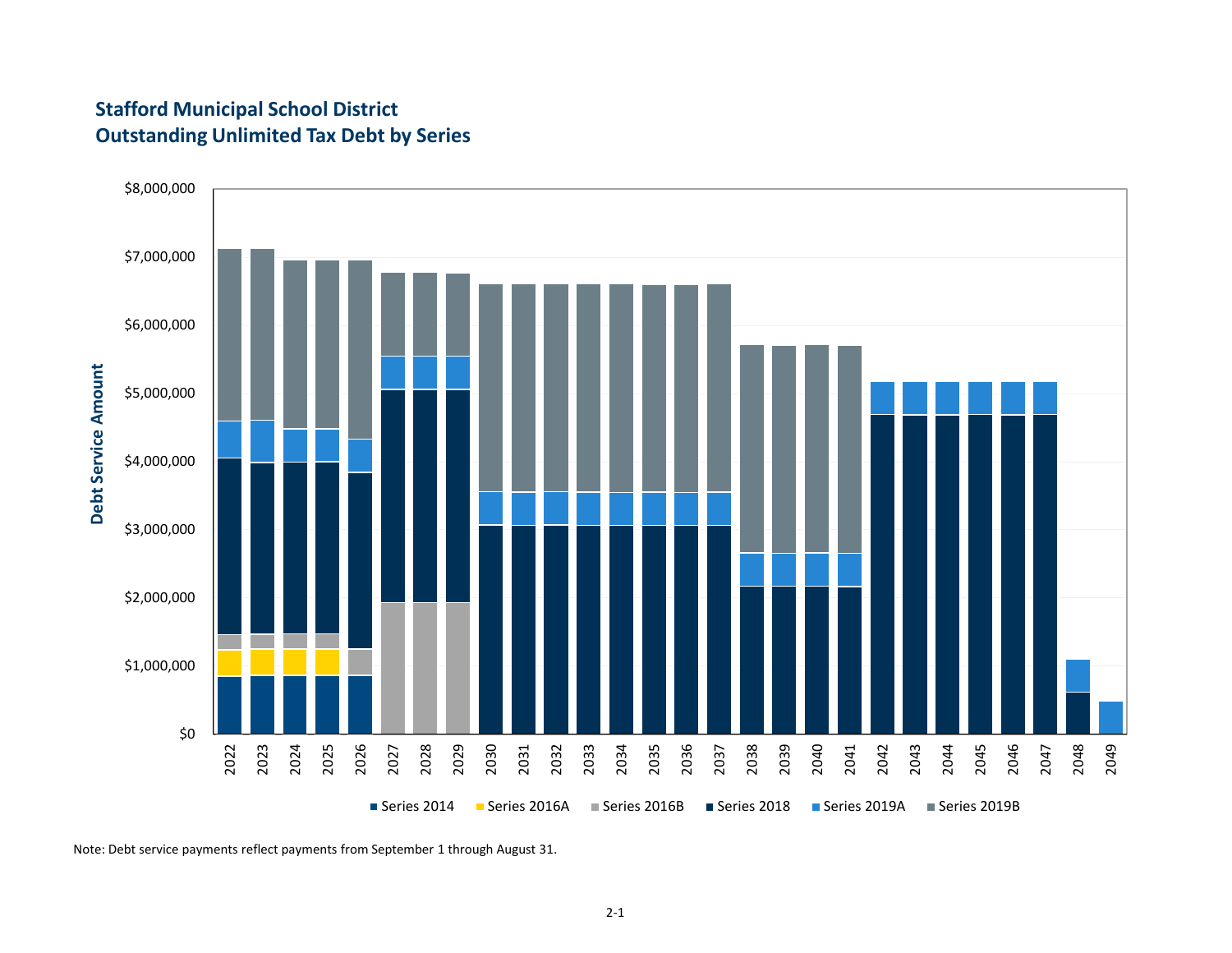| <b>FYE</b>    |    | <b>Unlimited</b><br><b>Tax Ref</b><br>Bonds,<br><b>Series 2014</b> |    | <b>Unlimited</b><br><b>Tax Ref</b><br>Bonds,<br>Series 2016A |          | <b>Unlimited</b><br><b>Tax Ref</b><br>Bonds,<br>Series 2016B |     | <b>Unlimited</b><br><b>Tax School</b><br><b>Bldg Bonds,</b><br><b>Series 2018</b> |   | <b>Unlimited</b><br><b>Tax School</b><br><b>Bldg Bonds,</b><br>Series 2019A |    | <b>Unlimited</b><br><b>Tax Ref</b><br><b>Bonds, Taxable</b><br>Series 2019B |     | <b>Total Annual</b><br><b>Debt Service</b> |
|---------------|----|--------------------------------------------------------------------|----|--------------------------------------------------------------|----------|--------------------------------------------------------------|-----|-----------------------------------------------------------------------------------|---|-----------------------------------------------------------------------------|----|-----------------------------------------------------------------------------|-----|--------------------------------------------|
| 2022          | Ŝ. | 855,300.00                                                         | \$ | 384,750.00                                                   | \$       | 220,800.00 \$                                                |     | 2,590,100.00 \$                                                                   |   | 543,200.00                                                                  | \$ | 2,530,476.40                                                                | -\$ | 7,124,626.40                               |
| 2023          |    | 858,400.00                                                         |    | 387,850.00                                                   |          | 220,800.00                                                   |     | 2,518,900.00                                                                      |   | 618,450.00                                                                  |    | 2,520,726.40                                                                |     | 7,125,126.40                               |
| 2024          |    | 860,750.00                                                         |    | 387,200.00                                                   |          | 220,800.00                                                   |     | 2,519,350.00                                                                      |   | 489,450.00                                                                  |    | 2,478,726.40                                                                |     | 6,956,276.40                               |
| 2025          |    | 862,350.00                                                         |    | 386,250.00                                                   |          | 220,800.00                                                   |     | 2,524,350.00                                                                      |   | 486,200.00                                                                  |    | 2,475,976.40                                                                |     | 6,955,926.40                               |
| 2026          |    | 863,200.00                                                         |    |                                                              |          | 385,800.00                                                   |     | 2,588,350.00                                                                      |   | 487,700.00                                                                  |    | 2,630,476.40                                                                |     | 6,955,526.40                               |
| 2027          |    |                                                                    |    |                                                              |          | 1,929,200.00                                                 |     | 3,127,850.00                                                                      |   | 488,700.00                                                                  |    | 1,234,226.40                                                                |     | 6,779,976.40                               |
| 2028          |    |                                                                    |    |                                                              |          | 1,930,600.00                                                 |     | 3,127,450.00                                                                      |   | 489,200.00                                                                  |    | 1,229,226.40                                                                |     | 6,776,476.40                               |
| 2029          |    |                                                                    |    |                                                              |          | 1,929,200.00                                                 |     | 3,126,700.00                                                                      |   | 489,200.00                                                                  |    | 1,224,226.40                                                                |     | 6,769,326.40                               |
| 2030          |    |                                                                    |    |                                                              |          |                                                              |     | 3,067,950.00                                                                      |   | 488,700.00                                                                  |    | 3,054,226.40                                                                |     | 6,610,876.40                               |
| 2031          |    |                                                                    |    |                                                              |          |                                                              |     | 3,063,950.00                                                                      |   | 487,700.00                                                                  |    | 3,052,476.40                                                                |     | 6,604,126.40                               |
| 2032          |    |                                                                    |    |                                                              |          |                                                              |     | 3,070,350.00                                                                      |   | 486,200.00                                                                  |    | 3,050,976.40                                                                |     | 6,607,526.40                               |
| 2033          |    |                                                                    |    |                                                              |          |                                                              |     | 3,064,350.00                                                                      |   | 486,600.00                                                                  |    | 3,054,476.40                                                                |     | 6,605,426.40                               |
| 2034          |    |                                                                    |    |                                                              |          |                                                              |     | 3,061,350.00                                                                      |   | 486,600.00                                                                  |    | 3,057,476.40                                                                |     | 6,605,426.40                               |
| 2035          |    |                                                                    |    |                                                              |          |                                                              |     | 3,066,150.00                                                                      |   | 486,200.00                                                                  |    | 3,049,726.40                                                                |     | 6,602,076.40                               |
| 2036          |    |                                                                    |    |                                                              |          |                                                              |     | 3,063,350.00                                                                      |   | 485,400.00                                                                  |    | 3,053,705.80                                                                |     | 6,602,455.80                               |
| 2037          |    |                                                                    |    |                                                              |          |                                                              |     | 3,066,850.00                                                                      |   | 484,200.00                                                                  |    | 3,055,218.00                                                                |     | 6,606,268.00                               |
| 2038          |    |                                                                    |    |                                                              |          |                                                              |     | 2,171,100.00                                                                      |   | 487,600.00                                                                  |    | 3,054,263.00                                                                |     | 5,712,963.00                               |
| 2039          |    |                                                                    |    |                                                              |          |                                                              |     | 2,170,850.00                                                                      |   | 485,400.00                                                                  |    | 3,050,840.80                                                                |     | 5,707,090.80                               |
| 2040          |    |                                                                    |    |                                                              |          |                                                              |     | 2,173,350.00                                                                      |   | 487,800.00                                                                  |    | 3,049,951.40                                                                |     | 5,711,101.40                               |
| 2041          |    |                                                                    |    |                                                              |          |                                                              |     | 2,168,350.00                                                                      |   | 484,600.00                                                                  |    | 3,056,440.60                                                                |     | 5,709,390.60                               |
| 2042          |    |                                                                    |    |                                                              |          |                                                              |     | 4,686,100.00                                                                      |   | 486,000.00                                                                  |    |                                                                             |     | 5,172,100.00                               |
| 2043          |    |                                                                    |    |                                                              |          |                                                              |     | 4,685,350.00                                                                      |   | 486,800.00                                                                  |    |                                                                             |     | 5,172,150.00                               |
| 2044          |    |                                                                    |    |                                                              |          |                                                              |     | 4,685,600.00                                                                      |   | 487,000.00                                                                  |    |                                                                             |     | 5,172,600.00                               |
| 2045          |    |                                                                    |    |                                                              |          |                                                              |     | 4,686,200.00                                                                      |   | 486,600.00                                                                  |    |                                                                             |     | 5,172,800.00                               |
| 2046          |    |                                                                    |    |                                                              |          |                                                              |     | 4,685,400.00                                                                      |   | 485,600.00                                                                  |    |                                                                             |     | 5,171,000.00                               |
| 2047          |    |                                                                    |    |                                                              |          |                                                              |     | 4,688,000.00                                                                      |   | 484,000.00                                                                  |    |                                                                             |     | 5,172,000.00                               |
| 2048          |    |                                                                    |    |                                                              |          |                                                              |     | 613,600.00                                                                        |   | 486,800.00                                                                  |    |                                                                             |     | 1,100,400.00                               |
| 2049          |    |                                                                    |    |                                                              |          |                                                              |     |                                                                                   |   | 488,800.00                                                                  |    |                                                                             |     | 488,800.00                                 |
| <b>Totals</b> | Š. | 4,300,000.00                                                       | Ŝ. | 1,546,050.00                                                 | <b>S</b> | 7,058,000.00                                                 | \$. | 84,061,250.00                                                                     | Ŝ | 13,820,700.00                                                               | Ŝ  | 52,963,839.20                                                               |     | \$163,749,839.20                           |

#### **Stafford Municipal School District Outstanding Unlimited Tax Debt Service by Series**

Note: Debt service payments reflect payments from September 1 through August 31.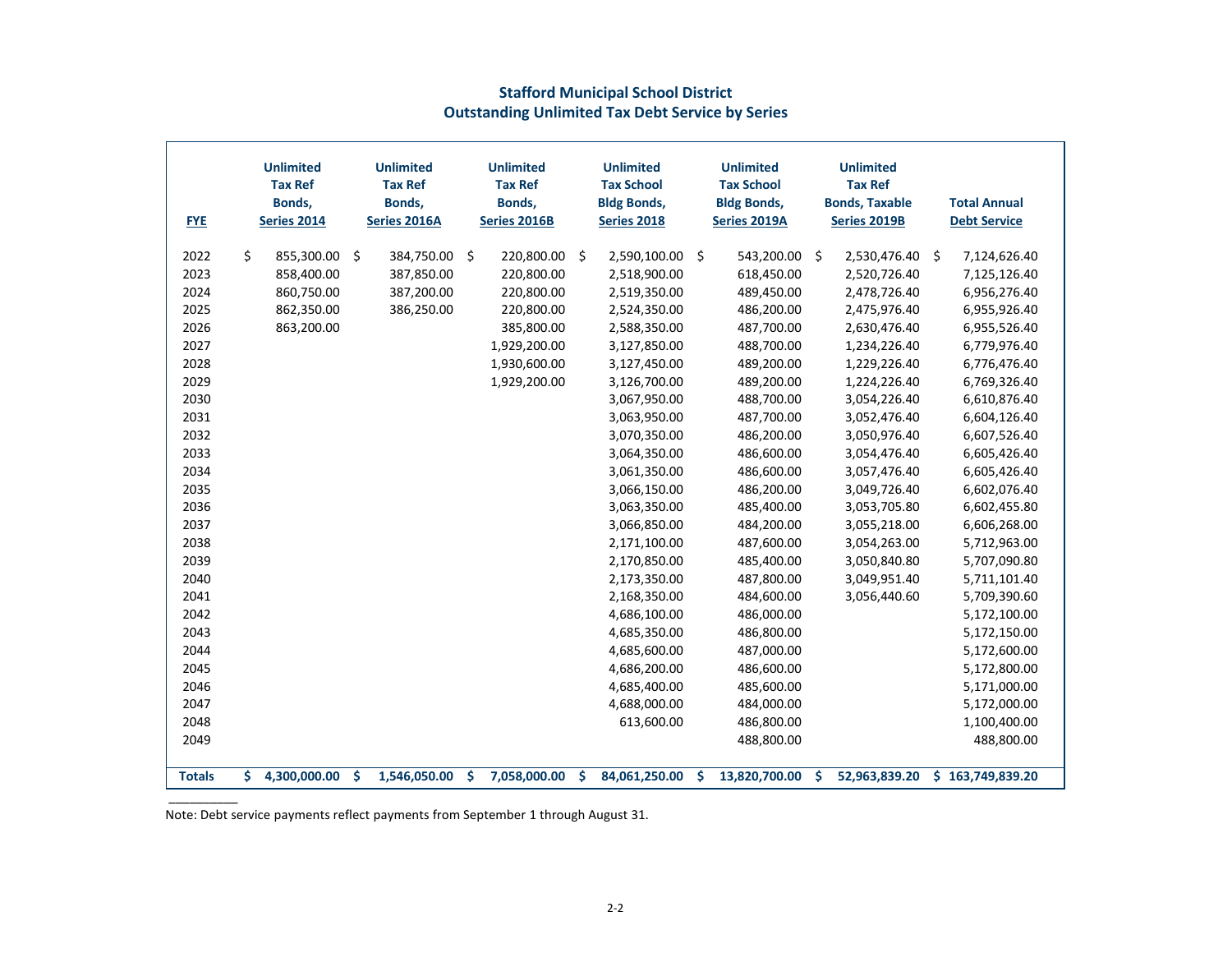## **Stafford Municipal School District Unlimited Tax Refunding Bonds, Series 2014**

| <b>Date</b>  |   | <b>Principal</b> |    | <b>Interest</b> | <b>Debt Service</b> | Annual<br><b>Debt Service</b> |
|--------------|---|------------------|----|-----------------|---------------------|-------------------------------|
| 02/15/2022   | Ś |                  | \$ | 62,650.00       | \$<br>62,650.00     |                               |
| 08/15/2022   |   | 730,000.00       |    | 62,650.00       | 792,650.00          | \$<br>855,300.00              |
| 02/15/2023   |   |                  |    | 51,700.00       | 51,700.00           |                               |
| 08/15/2023   |   | 755,000.00       |    | 51,700.00       | 806,700.00          | 858,400.00                    |
| 02/15/2024   |   |                  |    | 40,375.00       | 40,375.00           |                               |
| 08/15/2024   |   | 780,000.00       |    | 40,375.00       | 820,375.00          | 860,750.00                    |
| 02/15/2025   |   |                  |    | 28,675.00       | 28,675.00           |                               |
| 08/15/2025   |   | 805,000.00       |    | 28,675.00       | 833,675.00          | 862,350.00                    |
| 02/15/2026   |   |                  |    | 16,600.00       | 16,600.00           |                               |
| 08/15/2026   |   | 830,000.00       |    | 16,600.00       | 846,600.00          | 863,200.00                    |
|              |   |                  |    |                 |                     |                               |
| <b>Total</b> | S | 3,900,000.00     | Ś  | 400,000.00      | \$<br>4,300,000.00  | \$<br>4,300,000.00            |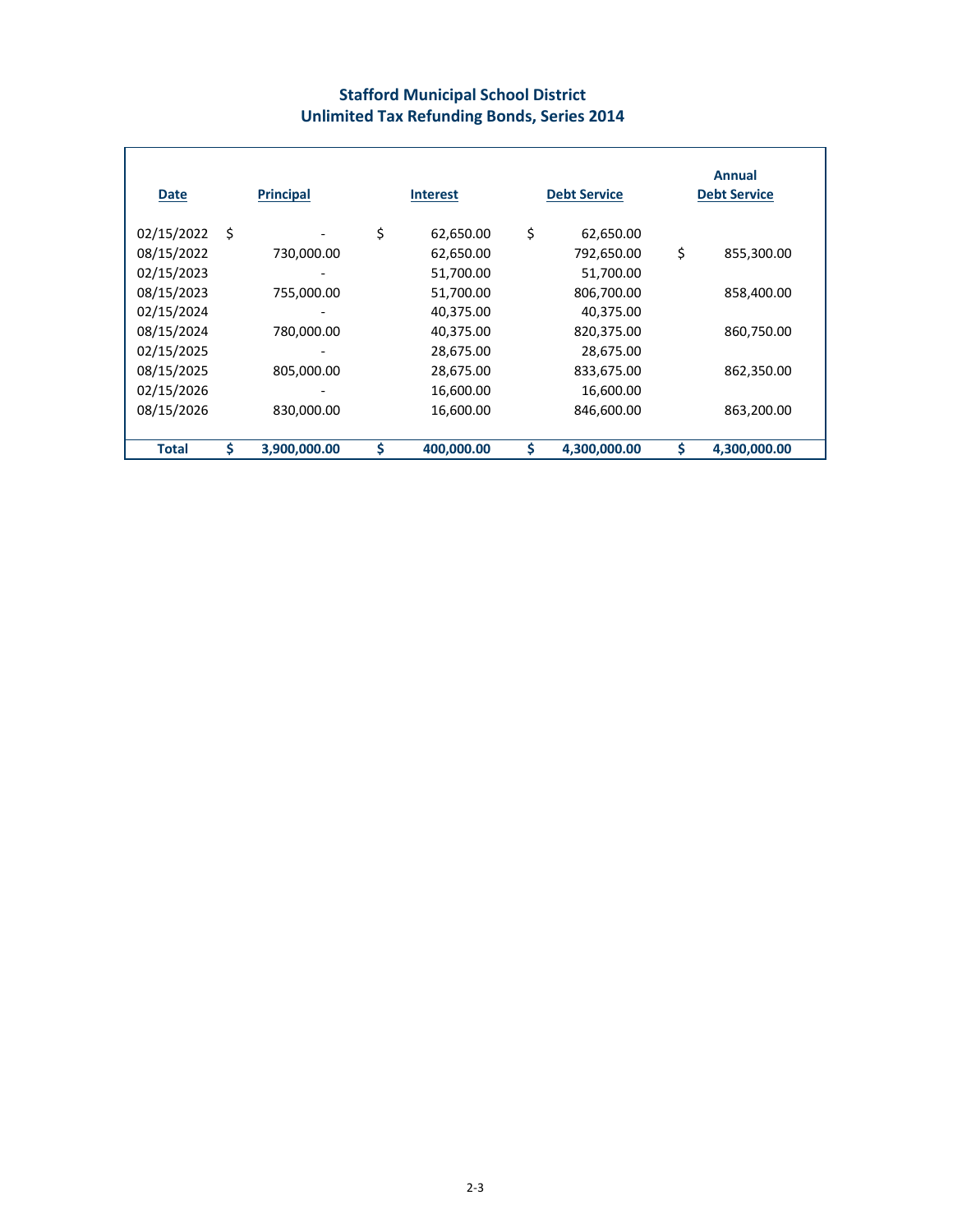#### **Stafford Municipal School District Unlimited Tax Refunding Bonds, Series 2016A**

| Date          | <b>Principal</b>   | <b>Interest</b>  | <b>Debt Service</b> | Annual<br><b>Debt Service</b> |
|---------------|--------------------|------------------|---------------------|-------------------------------|
| 02/15/2022 \$ |                    | \$<br>19,875.00  | \$<br>19,875.00     |                               |
| 08/15/2022    | 345,000.00         | 19,875.00        | 364,875.00          | \$<br>384,750.00              |
| 02/15/2023    |                    | 16,425.00        | 16,425.00           |                               |
| 08/15/2023    | 355,000.00         | 16,425.00        | 371,425.00          | 387,850.00                    |
| 02/15/2024    |                    | 11,100.00        | 11,100.00           |                               |
| 08/15/2024    | 365,000.00         | 11,100.00        | 376,100.00          | 387,200.00                    |
| 02/15/2025    |                    | 5,625.00         | 5,625.00            |                               |
| 08/15/2025    | 375,000.00         | 5,625.00         | 380,625.00          | 386,250.00                    |
| <b>Total</b>  | \$<br>1,440,000.00 | \$<br>106,050.00 | \$<br>1,546,050.00  | 1,546,050.00                  |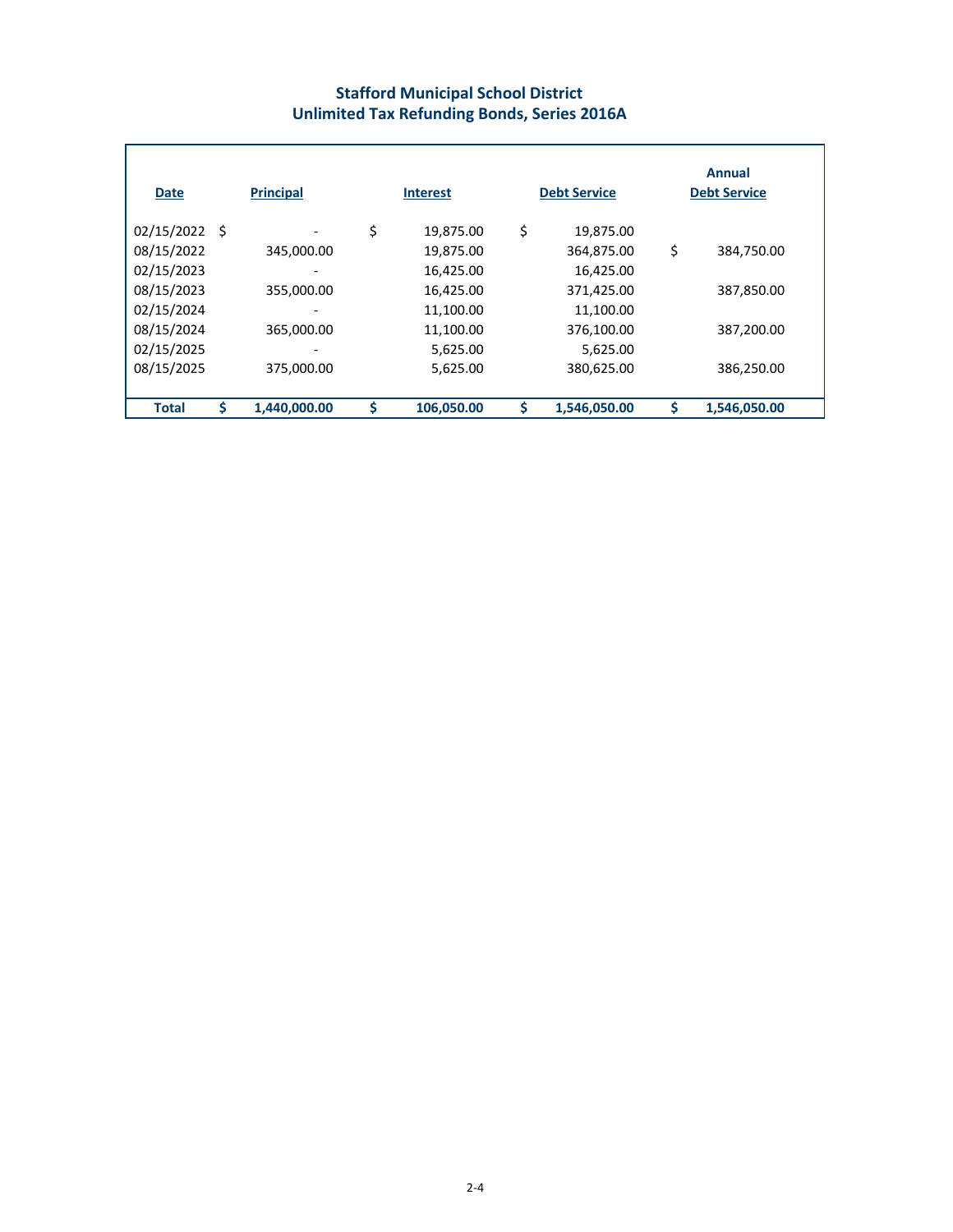#### **Stafford Municipal School District Unlimited Tax Refunding Bonds, Series 2016B**

| Date         |      | <b>Principal</b> | <b>Interest</b>    | <b>Debt Service</b> |              | <b>Annual</b><br><b>Debt Service</b> |
|--------------|------|------------------|--------------------|---------------------|--------------|--------------------------------------|
| 02/15/2022   | - \$ |                  | \$<br>110,400.00   | \$                  | 110,400.00   |                                      |
| 08/15/2022   |      |                  | 110,400.00         |                     | 110,400.00   | \$<br>220,800.00                     |
| 02/15/2023   |      |                  | 110,400.00         |                     | 110,400.00   |                                      |
| 08/15/2023   |      |                  | 110,400.00         |                     | 110,400.00   | 220,800.00                           |
| 02/15/2024   |      |                  | 110,400.00         |                     | 110,400.00   |                                      |
| 08/15/2024   |      |                  | 110,400.00         |                     | 110,400.00   | 220,800.00                           |
| 02/15/2025   |      |                  | 110,400.00         |                     | 110,400.00   |                                      |
| 08/15/2025   |      |                  | 110,400.00         |                     | 110,400.00   | 220,800.00                           |
| 02/15/2026   |      |                  | 110,400.00         |                     | 110,400.00   |                                      |
| 08/15/2026   |      | 165,000.00       | 110,400.00         |                     | 275,400.00   | 385,800.00                           |
| 02/15/2027   |      |                  | 107,100.00         |                     | 107,100.00   |                                      |
| 08/15/2027   |      | 1,715,000.00     | 107,100.00         |                     | 1,822,100.00 | 1,929,200.00                         |
| 02/15/2028   |      |                  | 72,800.00          |                     | 72,800.00    |                                      |
| 08/15/2028   |      | 1,785,000.00     | 72,800.00          |                     | 1,857,800.00 | 1,930,600.00                         |
| 02/15/2029   |      |                  | 37,100.00          |                     | 37,100.00    |                                      |
| 08/15/2029   |      | 1,855,000.00     | 37,100.00          |                     | 1,892,100.00 | 1,929,200.00                         |
|              |      |                  |                    |                     |              |                                      |
| <b>Total</b> | \$   | 5,520,000.00     | \$<br>1,538,000.00 | Ś.                  | 7,058,000.00 | \$<br>7,058,000.00                   |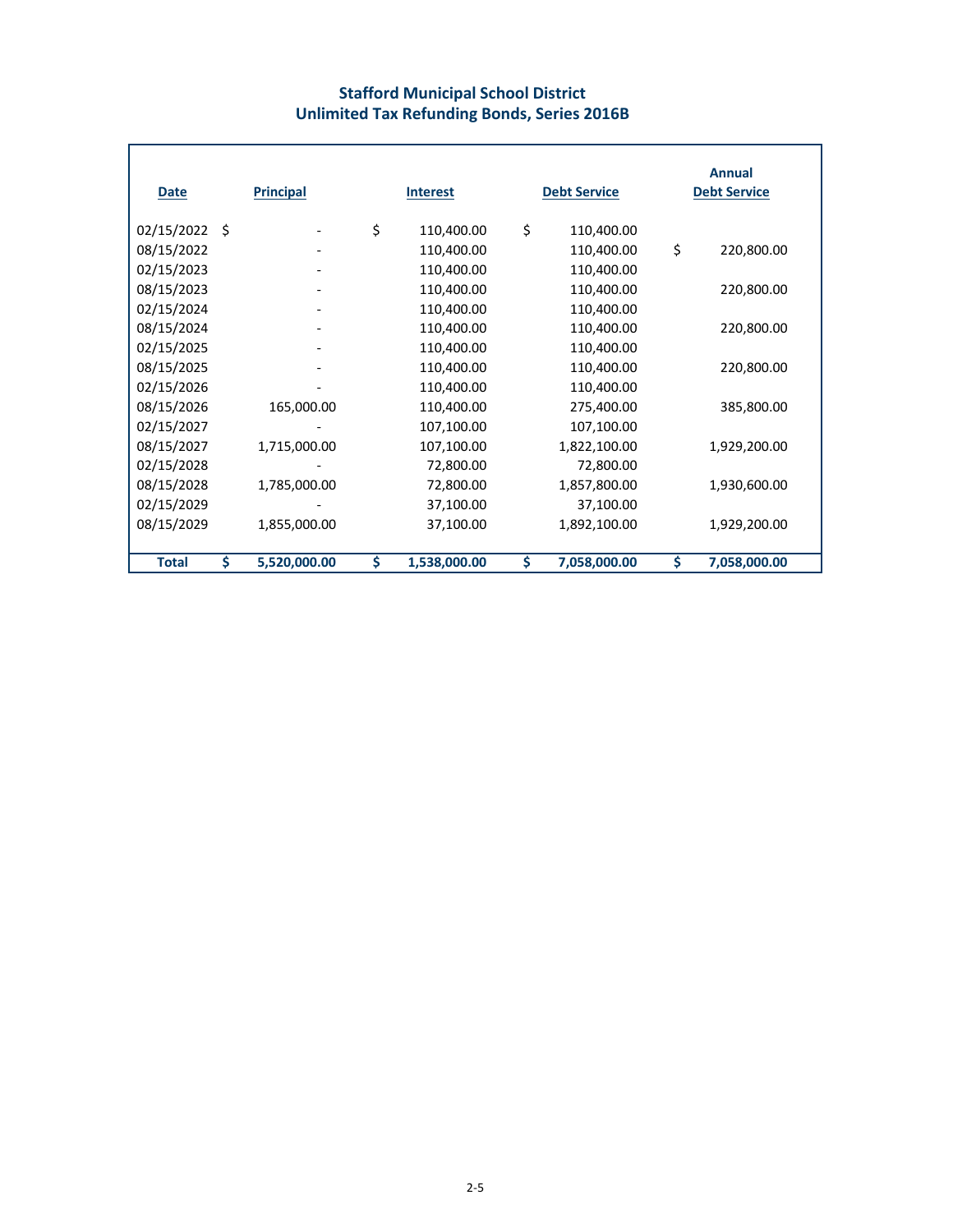#### **Stafford Municipal School District Unlimited Tax School Building Bonds, Series 2018**

| <b>Date</b>   | <b>Principal</b> | <b>Interest</b>    | <b>Debt Service</b> | <b>Annual</b><br><b>Debt Service</b> |
|---------------|------------------|--------------------|---------------------|--------------------------------------|
|               |                  |                    |                     |                                      |
| 02/15/2022 \$ |                  | \$<br>1,025,050.00 | \$<br>1,025,050.00  |                                      |
| 08/15/2022    | 540,000.00       | 1,025,050.00       | 1,565,050.00        | \$<br>2,590,100.00                   |
| 02/15/2023    |                  | 1,016,950.00       | 1,016,950.00        |                                      |
| 08/15/2023    | 485,000.00       | 1,016,950.00       | 1,501,950.00        | 2,518,900.00                         |
| 02/15/2024    |                  | 1,009,675.00       | 1,009,675.00        |                                      |
| 08/15/2024    | 500,000.00       | 1,009,675.00       | 1,509,675.00        | 2,519,350.00                         |
| 02/15/2025    |                  | 1,002,175.00       | 1,002,175.00        |                                      |
| 08/15/2025    | 520,000.00       | 1,002,175.00       | 1,522,175.00        | 2,524,350.00                         |
| 02/15/2026    |                  | 989,175.00         | 989,175.00          |                                      |
| 08/15/2026    | 610,000.00       | 989,175.00         | 1,599,175.00        | 2,588,350.00                         |
| 02/15/2027    |                  | 973,925.00         | 973,925.00          |                                      |
| 08/15/2027    | 1,180,000.00     | 973,925.00         | 2,153,925.00        | 3,127,850.00                         |
| 02/15/2028    |                  | 956,225.00         | 956,225.00          |                                      |
| 08/15/2028    | 1,215,000.00     | 956,225.00         | 2,171,225.00        | 3,127,450.00                         |
| 02/15/2029    |                  | 925,850.00         | 925,850.00          |                                      |
| 08/15/2029    | 1,275,000.00     | 925,850.00         | 2,200,850.00        | 3,126,700.00                         |
| 02/15/2030    |                  | 893,975.00         | 893,975.00          |                                      |
| 08/15/2030    | 1,280,000.00     | 893,975.00         | 2,173,975.00        | 3,067,950.00                         |
| 02/15/2031    |                  | 861,975.00         | 861,975.00          |                                      |
| 08/15/2031    | 1,340,000.00     | 861,975.00         | 2,201,975.00        | 3,063,950.00                         |
| 02/15/2032    |                  | 835,175.00         | 835,175.00          |                                      |
| 08/15/2032    | 1,400,000.00     | 835,175.00         | 2,235,175.00        | 3,070,350.00                         |
| 02/15/2033    |                  | 807,175.00         | 807,175.00          |                                      |
| 08/15/2033    | 1,450,000.00     | 807,175.00         | 2,257,175.00        | 3,064,350.00                         |
| 02/15/2034    |                  | 778,175.00         | 778,175.00          |                                      |
| 08/15/2034    | 1,505,000.00     | 778,175.00         | 2,283,175.00        | 3,061,350.00                         |
| 02/15/2035    |                  | 748,075.00         | 748,075.00          |                                      |
| 08/15/2035    | 1,570,000.00     | 748,075.00         | 2,318,075.00        | 3,066,150.00                         |
| 02/15/2036    |                  | 716,675.00         | 716,675.00          |                                      |
| 08/15/2036    | 1,630,000.00     | 716,675.00         | 2,346,675.00        | 3,063,350.00                         |
| 02/15/2037    |                  | 675,925.00         | 675,925.00          |                                      |
| 08/15/2037    | 1,715,000.00     | 675,925.00         | 2,390,925.00        | 3,066,850.00                         |
| 02/15/2038    |                  | 633,050.00         | 633,050.00          |                                      |
| 08/15/2038    | 905,000.00       | 633,050.00         | 1,538,050.00        | 2,171,100.00                         |
| 02/15/2039    |                  | 610,425.00         | 610,425.00          |                                      |
| 08/15/2039    | 950,000.00       | 610,425.00         | 1,560,425.00        | 2,170,850.00                         |
| 02/15/2040    |                  | 586,675.00         | 586,675.00          |                                      |
| 08/15/2040    | 1,000,000.00     | 586,675.00         | 1,586,675.00        | 2,173,350.00                         |
| 02/15/2041    |                  | 561,675.00         | 561,675.00          |                                      |
| 08/15/2041    | 1,045,000.00     | 561,675.00         | 1,606,675.00        | 2,168,350.00                         |
| 02/15/2042    |                  | 535,550.00         | 535,550.00          |                                      |
| 08/15/2042    | 3,615,000.00     | 535,550.00         | 4,150,550.00        | 4,686,100.00                         |
| 02/15/2043    |                  | 445,175.00         | 445,175.00          |                                      |
| 08/15/2043    | 3,795,000.00     | 445,175.00         | 4,240,175.00        | 4,685,350.00                         |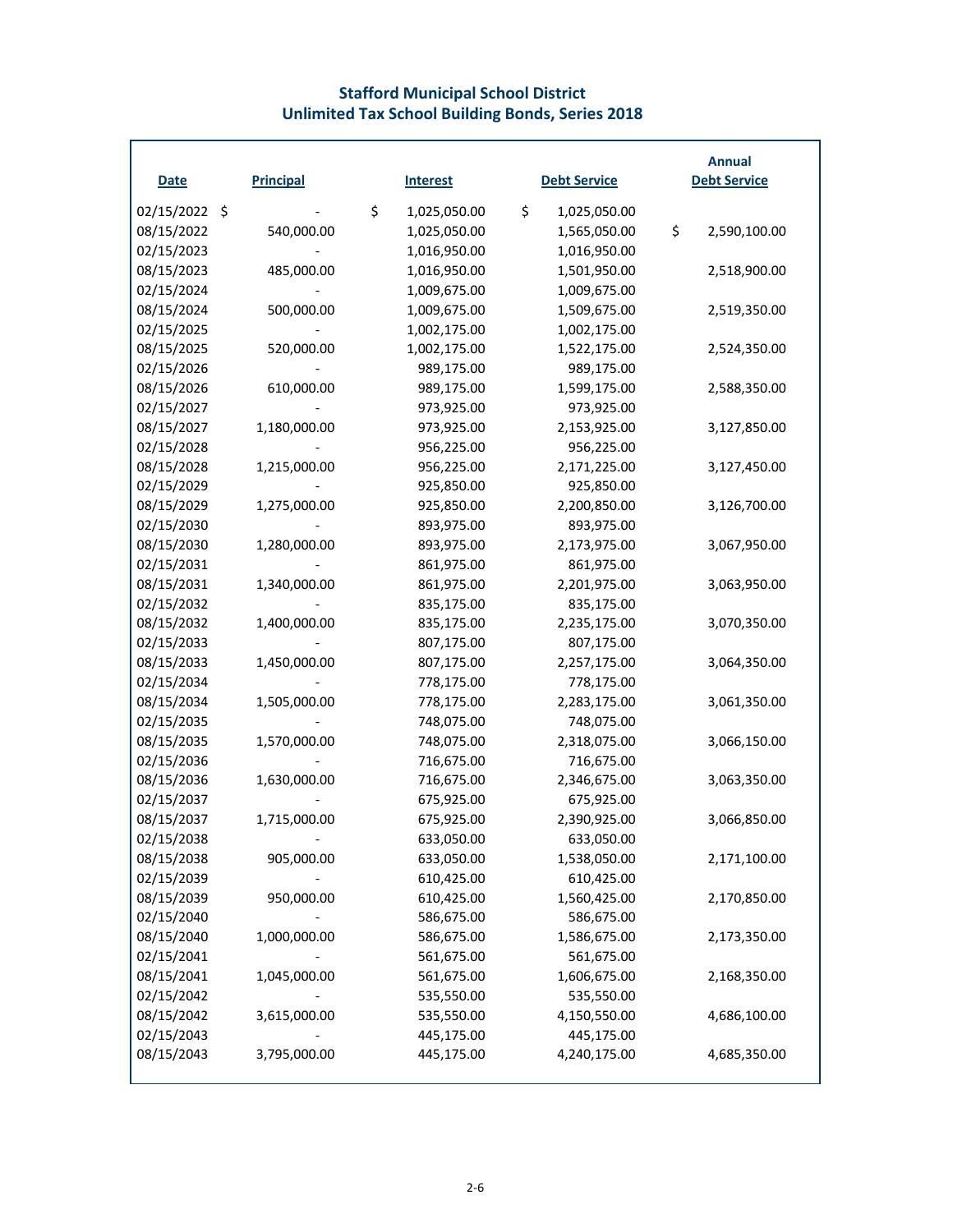## **Stafford Municipal School District Unlimited Tax School Building Bonds, Series 2018**

| <b>Date</b>   |   | <b>Principal</b>         | <b>Interest</b>     |    | <b>Debt Service</b> |    | Annual<br><b>Debt Service</b> |
|---------------|---|--------------------------|---------------------|----|---------------------|----|-------------------------------|
| 02/15/2044 \$ |   |                          | \$<br>350,300.00    | \$ | 350,300.00          |    |                               |
| 08/15/2044    |   | 3,985,000.00             | 350,300.00          |    | 4,335,300.00        | \$ | 4,685,600.00                  |
| 02/15/2045    |   | $\overline{\phantom{a}}$ | 270,600.00          |    | 270,600.00          |    |                               |
| 08/15/2045    |   | 4,145,000.00             | 270,600.00          |    | 4,415,600.00        |    | 4,686,200.00                  |
| 02/15/2046    |   |                          | 187,700.00          |    | 187,700.00          |    |                               |
| 08/15/2046    |   | 4,310,000.00             | 187,700.00          |    | 4,497,700.00        |    | 4,685,400.00                  |
| 02/15/2047    |   |                          | 101,500.00          |    | 101,500.00          |    |                               |
| 08/15/2047    |   | 4,485,000.00             | 101,500.00          |    | 4,586,500.00        |    | 4,688,000.00                  |
| 02/15/2048    |   |                          | 11,800.00           |    | 11,800.00           |    |                               |
| 08/15/2048    |   | 590,000.00               | 11,800.00           |    | 601,800.00          |    | 613,600.00                    |
|               |   |                          |                     |    |                     |    |                               |
| <b>Total</b>  | Ś | 47,040,000.00            | \$<br>37,021,250.00 | S  | 84,061,250.00       | Ś  | 84,061,250.00                 |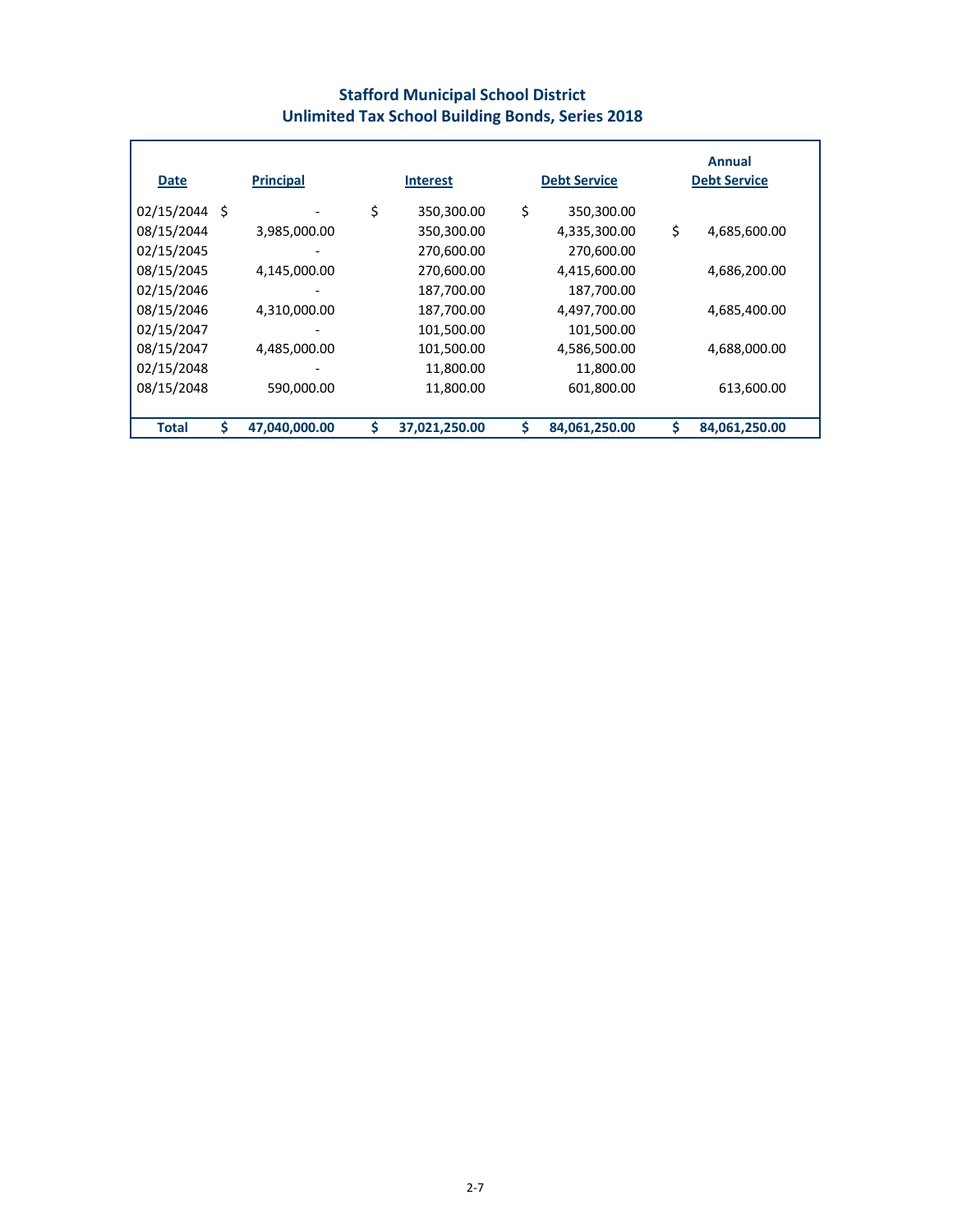#### **Stafford Municipal School District Unlimited Tax School Building Bonds, Series 2019A**

| <b>Date</b>   | <b>Principal</b> | <b>Interest</b>  | <b>Debt Service</b> | <b>Annual</b><br><b>Debt Service</b> |
|---------------|------------------|------------------|---------------------|--------------------------------------|
|               |                  |                  |                     |                                      |
| 02/15/2022 \$ |                  | \$<br>174,100.00 | \$<br>174,100.00    |                                      |
| 08/15/2022    | 195,000.00       | 174,100.00       | 369,100.00          | \$<br>543,200.00                     |
| 02/15/2023    |                  | 169,225.00       | 169,225.00          |                                      |
| 08/15/2023    | 280,000.00       | 169,225.00       | 449,225.00          | 618,450.00                           |
| 02/15/2024    |                  | 162,225.00       | 162,225.00          |                                      |
| 08/15/2024    | 165,000.00       | 162,225.00       | 327,225.00          | 489,450.00                           |
| 02/15/2025    |                  | 158,100.00       | 158,100.00          |                                      |
| 08/15/2025    | 170,000.00       | 158,100.00       | 328,100.00          | 486,200.00                           |
| 02/15/2026    |                  | 153,850.00       | 153,850.00          |                                      |
| 08/15/2026    | 180,000.00       | 153,850.00       | 333,850.00          | 487,700.00                           |
| 02/15/2027    |                  | 149,350.00       | 149,350.00          |                                      |
| 08/15/2027    | 190,000.00       | 149,350.00       | 339,350.00          | 488,700.00                           |
| 02/15/2028    |                  | 144,600.00       | 144,600.00          |                                      |
| 08/15/2028    | 200,000.00       | 144,600.00       | 344,600.00          | 489,200.00                           |
| 02/15/2029    |                  | 139,600.00       | 139,600.00          |                                      |
| 08/15/2029    | 210,000.00       | 139,600.00       | 349,600.00          | 489,200.00                           |
| 02/15/2030    |                  | 134,350.00       | 134,350.00          |                                      |
| 08/15/2030    | 220,000.00       | 134,350.00       | 354,350.00          | 488,700.00                           |
| 02/15/2031    |                  | 128,850.00       | 128,850.00          |                                      |
| 08/15/2031    | 230,000.00       | 128,850.00       | 358,850.00          | 487,700.00                           |
| 02/15/2032    |                  | 123,100.00       | 123,100.00          |                                      |
| 08/15/2032    | 240,000.00       | 123,100.00       | 363,100.00          | 486,200.00                           |
| 02/15/2033    |                  | 118,300.00       | 118,300.00          |                                      |
| 08/15/2033    | 250,000.00       | 118,300.00       | 368,300.00          | 486,600.00                           |
| 02/15/2034    |                  | 113,300.00       | 113,300.00          |                                      |
| 08/15/2034    | 260,000.00       | 113,300.00       | 373,300.00          | 486,600.00                           |
| 02/15/2035    |                  | 108,100.00       | 108,100.00          |                                      |
| 08/15/2035    | 270,000.00       | 108,100.00       | 378,100.00          | 486,200.00                           |
| 02/15/2036    |                  | 102,700.00       | 102,700.00          |                                      |
| 08/15/2036    | 280,000.00       | 102,700.00       | 382,700.00          | 485,400.00                           |
| 02/15/2037    |                  | 97,100.00        | 97,100.00           |                                      |
| 08/15/2037    | 290,000.00       | 97,100.00        | 387,100.00          | 484,200.00                           |
| 02/15/2038    |                  | 91,300.00        | 91,300.00           |                                      |
| 08/15/2038    | 305,000.00       | 91,300.00        | 396,300.00          | 487,600.00                           |
| 02/15/2039    |                  | 85,200.00        | 85,200.00           |                                      |
| 08/15/2039    | 315,000.00       | 85,200.00        | 400,200.00          | 485,400.00                           |
| 02/15/2040    |                  | 78,900.00        | 78,900.00           |                                      |
| 08/15/2040    | 330,000.00       | 78,900.00        | 408,900.00          | 487,800.00                           |
| 02/15/2041    |                  | 72,300.00        | 72,300.00           |                                      |
| 08/15/2041    | 340,000.00       | 72,300.00        | 412,300.00          | 484,600.00                           |
| 02/15/2042    |                  | 65,500.00        | 65,500.00           |                                      |
| 08/15/2042    | 355,000.00       | 65,500.00        | 420,500.00          | 486,000.00                           |
| 02/15/2043    |                  | 58,400.00        | 58,400.00           |                                      |
| 08/15/2043    | 370,000.00       | 58,400.00        | 428,400.00          | 486,800.00                           |
|               |                  |                  |                     |                                      |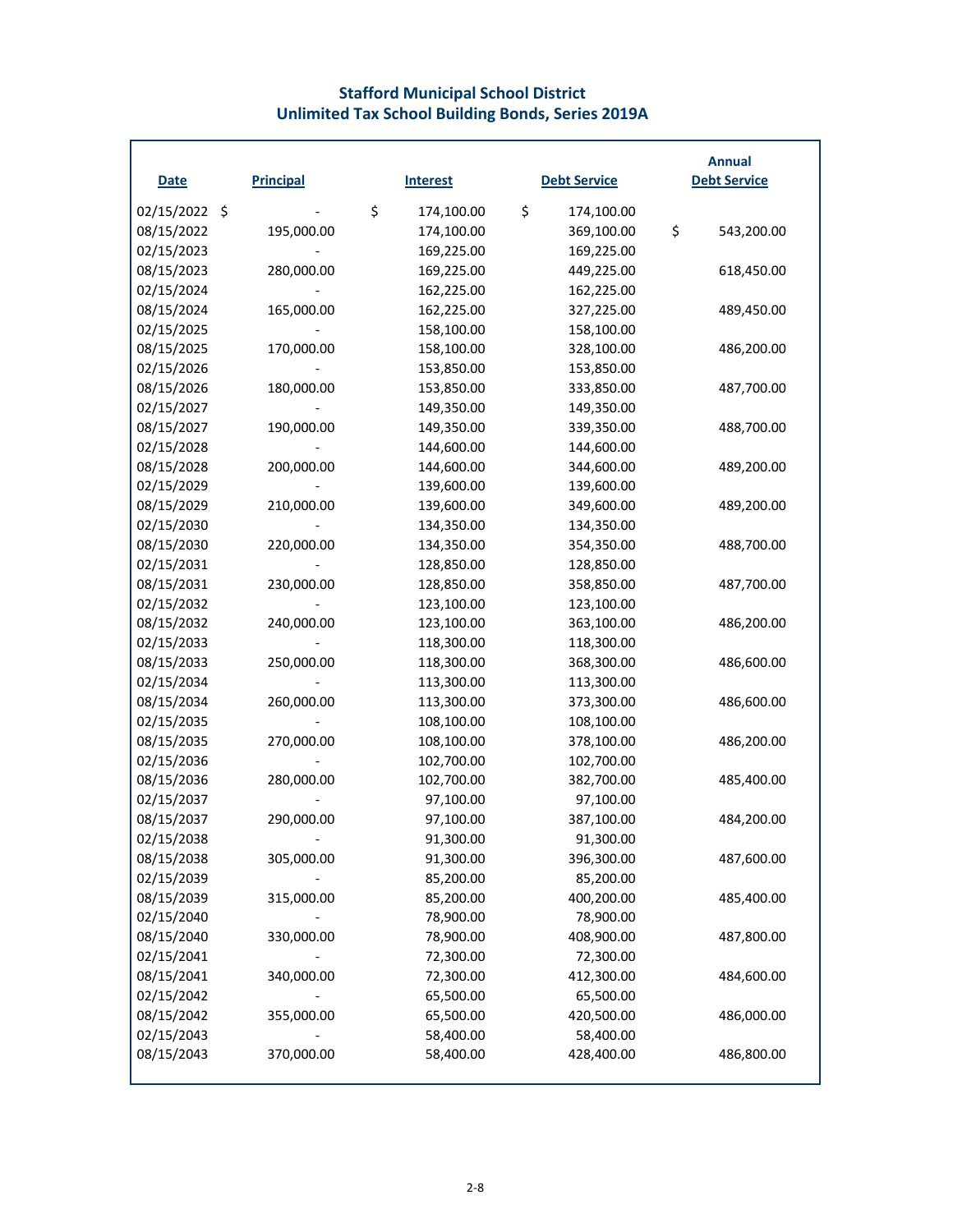## **Stafford Municipal School District Unlimited Tax School Building Bonds, Series 2019A**

| Date          | <b>Principal</b>   | <b>Interest</b>    | <b>Debt Service</b> |    | Annual<br><b>Debt Service</b> |
|---------------|--------------------|--------------------|---------------------|----|-------------------------------|
| 02/15/2044 \$ |                    | \$<br>51,000.00    | \$<br>51,000.00     |    |                               |
| 08/15/2044    | 385,000.00         | 51,000.00          | 436,000.00          | \$ | 487,000.00                    |
| 02/15/2045    |                    | 43,300.00          | 43,300.00           |    |                               |
| 08/15/2045    | 400,000.00         | 43,300.00          | 443,300.00          |    | 486,600.00                    |
| 02/15/2046    |                    | 35,300.00          | 35,300.00           |    |                               |
| 08/15/2046    | 415,000.00         | 35,300.00          | 450,300.00          |    | 485,600.00                    |
| 02/15/2047    |                    | 27,000.00          | 27,000.00           |    |                               |
| 08/15/2047    | 430,000.00         | 27,000.00          | 457,000.00          |    | 484,000.00                    |
| 02/15/2048    |                    | 18,400.00          | 18,400.00           |    |                               |
| 08/15/2048    | 450,000.00         | 18,400.00          | 468,400.00          |    | 486,800.00                    |
| 02/15/2049    |                    | 9,400.00           | 9,400.00            |    |                               |
| 08/15/2049    | 470,000.00         | 9,400.00           | 479,400.00          |    | 488,800.00                    |
|               |                    |                    |                     |    |                               |
| <b>Total</b>  | \$<br>8,195,000.00 | \$<br>5,625,700.00 | \$<br>13,820,700.00 | Ś  | 13,820,700.00                 |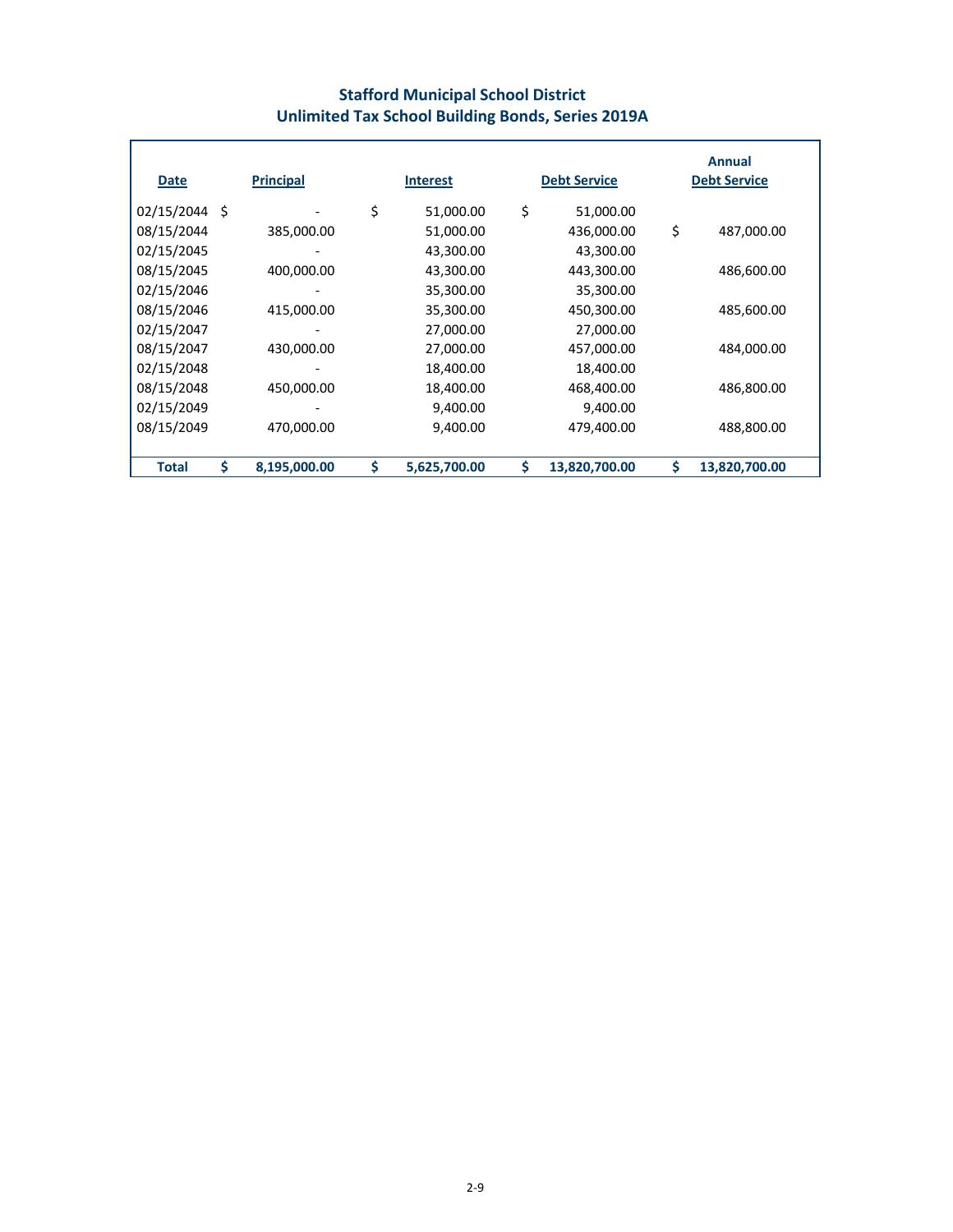## **Stafford Municipal School District Unlimited Tax Refunding Bonds, Taxable Series 2019B**

| <b>Date</b>  | <b>Principal</b>    | <b>Interest</b>     | <b>Debt Service</b> |               | <b>Annual</b><br><b>Debt Service</b> |
|--------------|---------------------|---------------------|---------------------|---------------|--------------------------------------|
| 02/15/2022   | \$                  | \$<br>717,738.20    | \$                  | 717,738.20    |                                      |
| 08/15/2022   | 1,095,000.00        | 717,738.20          |                     | 1,812,738.20  | \$<br>2,530,476.40                   |
| 02/15/2023   |                     | 690,363.20          |                     | 690,363.20    |                                      |
| 08/15/2023   | 1,140,000.00        | 690,363.20          |                     | 1,830,363.20  | 2,520,726.40                         |
| 02/15/2024   |                     | 661,863.20          |                     | 661,863.20    |                                      |
| 08/15/2024   | 1,155,000.00        | 661,863.20          |                     | 1,816,863.20  | 2,478,726.40                         |
| 02/15/2025   |                     | 632,988.20          |                     | 632,988.20    |                                      |
| 08/15/2025   | 1,210,000.00        | 632,988.20          |                     | 1,842,988.20  | 2,475,976.40                         |
| 02/15/2026   |                     | 602,738.20          |                     | 602,738.20    |                                      |
| 08/15/2026   | 1,425,000.00        | 602,738.20          |                     | 2,027,738.20  | 2,630,476.40                         |
| 02/15/2027   |                     | 567,113.20          |                     | 567,113.20    |                                      |
| 08/15/2027   | 100,000.00          | 567,113.20          |                     | 667,113.20    | 1,234,226.40                         |
| 02/15/2028   |                     | 564,613.20          |                     | 564,613.20    |                                      |
| 08/15/2028   | 100,000.00          | 564,613.20          |                     | 664,613.20    | 1,229,226.40                         |
| 02/15/2029   |                     | 562,113.20          |                     | 562,113.20    |                                      |
| 08/15/2029   | 100,000.00          | 562,113.20          |                     | 662,113.20    | 1,224,226.40                         |
| 02/15/2030   |                     | 559,613.20          |                     | 559,613.20    |                                      |
| 08/15/2030   | 1,935,000.00        | 559,613.20          |                     | 2,494,613.20  | 3,054,226.40                         |
| 02/15/2031   |                     | 511,238.20          |                     | 511,238.20    |                                      |
| 08/15/2031   | 2,030,000.00        | 511,238.20          |                     | 2,541,238.20  | 3,052,476.40                         |
| 02/15/2032   |                     | 460,488.20          |                     | 460,488.20    |                                      |
| 08/15/2032   | 2,130,000.00        | 460,488.20          |                     | 2,590,488.20  | 3,050,976.40                         |
| 02/15/2033   |                     | 407,238.20          |                     | 407,238.20    |                                      |
| 08/15/2033   | 2,240,000.00        | 407,238.20          |                     | 2,647,238.20  | 3,054,476.40                         |
| 02/15/2034   |                     | 351,238.20          |                     | 351,238.20    |                                      |
| 08/15/2034   | 2,355,000.00        | 351,238.20          |                     | 2,706,238.20  | 3,057,476.40                         |
| 02/15/2035   |                     | 292,363.20          |                     | 292,363.20    |                                      |
| 08/15/2035   | 2,465,000.00        | 292,363.20          |                     | 2,757,363.20  | 3,049,726.40                         |
| 02/15/2036   |                     | 254,352.90          |                     | 254,352.90    |                                      |
| 08/15/2036   | 2,545,000.00        | 254,352.90          |                     | 2,799,352.90  | 3,053,705.80                         |
| 02/15/2037   |                     | 215,109.00          |                     | 215,109.00    |                                      |
| 08/15/2037   | 2,625,000.00        | 215,109.00          |                     | 2,840,109.00  | 3,055,218.00                         |
| 02/15/2038   |                     | 174,631.50          |                     | 174,631.50    |                                      |
| 08/15/2038   | 2,705,000.00        | 174,631.50          |                     | 2,879,631.50  | 3,054,263.00                         |
| 02/15/2039   |                     | 132,920.40          |                     | 132,920.40    |                                      |
| 08/15/2039   | 2,785,000.00        | 132,920.40          |                     | 2,917,920.40  | 3,050,840.80                         |
| 02/15/2040   |                     | 89,975.70           |                     | 89,975.70     |                                      |
| 08/15/2040   | 2,870,000.00        | 89,975.70           |                     | 2,959,975.70  | 3,049,951.40                         |
| 02/15/2041   |                     | 45,720.30           |                     | 45,720.30     |                                      |
| 08/15/2041   | 2,965,000.00        | 45,720.30           |                     | 3,010,720.30  | 3,056,440.60                         |
| <b>Total</b> | \$<br>35,975,000.00 | \$<br>16,988,839.20 | \$                  | 52,963,839.20 | \$<br>52,963,839.20                  |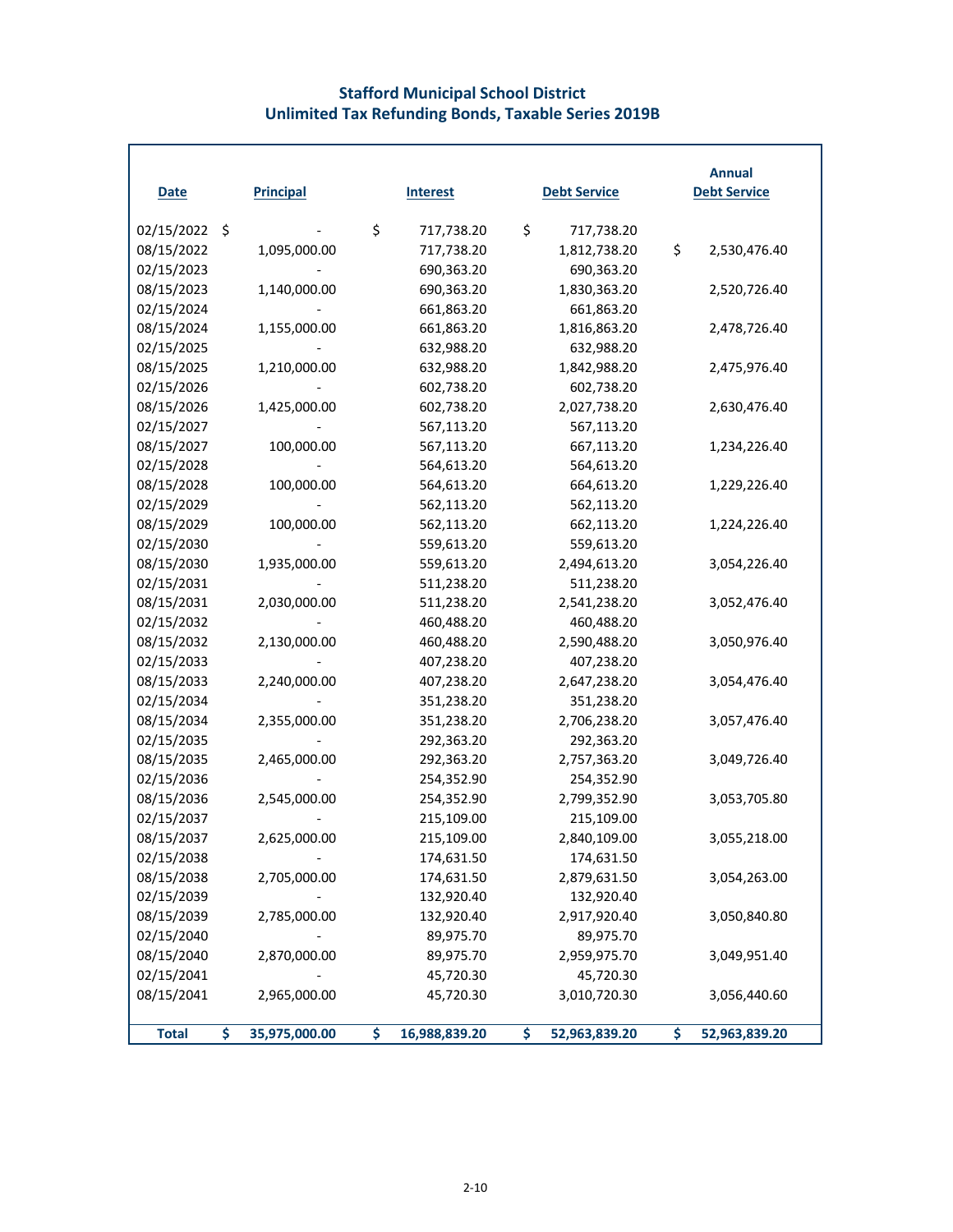

**Paying Agent Contact Information**

**Section 3**